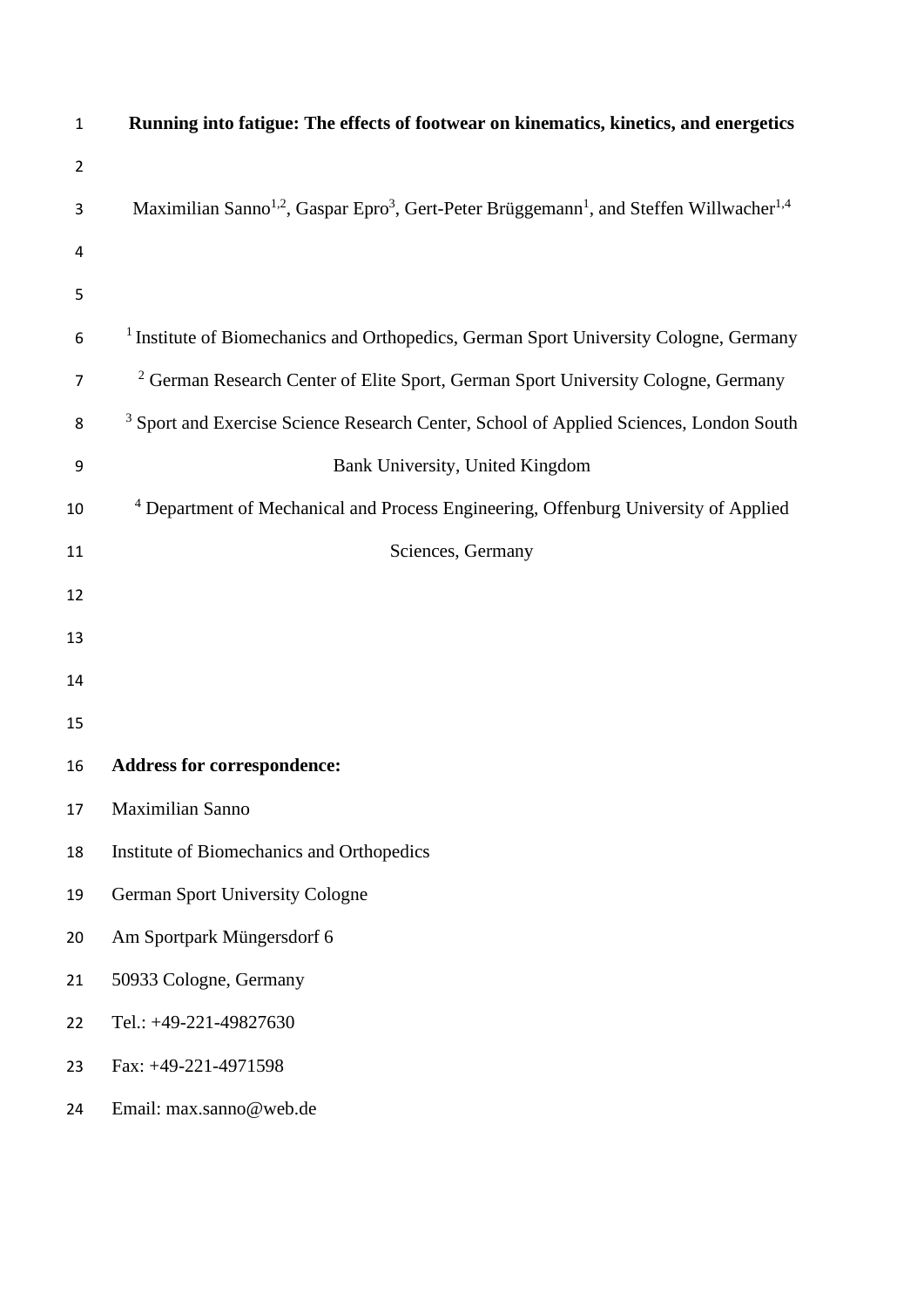## **ABSTRACT**

 **Purpose:** Recent studies identified a redistribution of positive mechanical work from distal to proximal joints during prolonged runs, which might partly explain the reduced running economy observed with running-induced fatigue. Higher mechanical demand of plantar flexor muscle-tendon-units, e.g., through minimal footwear, can lead to an earlier onset of fatigue, which might affect the redistribution of lower extremity joint work during prolonged runs. Therefore, the purpose of this study was to examine the effects of a racing-flat and cushioned running shoe on the joint-specific contributions to lower extremity joint work during a prolonged fatiguing run.

 **Methods:** On different days, eighteen runners performed two 10-km runs with near-maximal effort in a racing-flat and a cushioned shoe on an instrumented treadmill synchronized with a motion-capture-system. Joint kinetics and kinematics were calculated at 13 pre-determined distances throughout the run. The effects of shoes, distance, and their interaction were analyzed using a two-factor repeated-measures ANOVA.

 **Results:** For both shoes, we found a redistribution of positive joint work from ankle (-6%) to knee (+3%) and hip (+3%) throughout the entire run. Negative ankle joint work was higher (*p*<0.01) with the racing-flat compared to the cushioned shoe. Initial differences in foot-strike patterns between shoes disappeared after 2 km of running distance.

 **Conclusion:** Irrespective of the shoe design, alterations in the running mechanics occurred in the first 2 km of the run, which might be attributed to the existence of a habituation rather than fatigue effect. While we did not find a difference between shoes in the fatigue-related redistribution of joint work from distal to more proximal joints, more systematical studies are needed to explore the effects of specific footwear design features.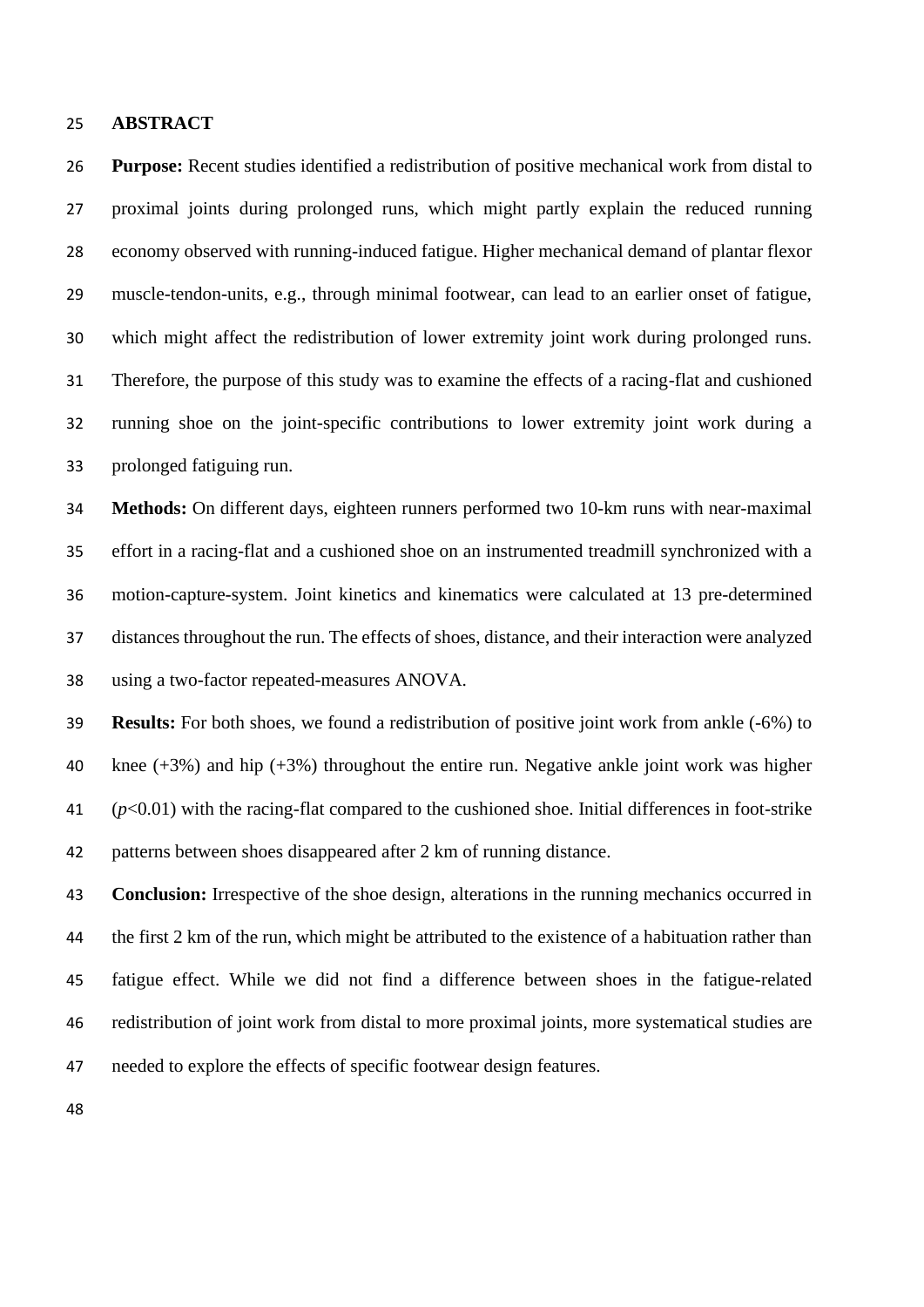- **Key Words:** SHOE, ANKLE, JOINT TORQUE, RUNNING ENHANCEMENT, RUNNING
- ECONOMY, RUNNING MECHANICS, HEELSTRIKE PATTERN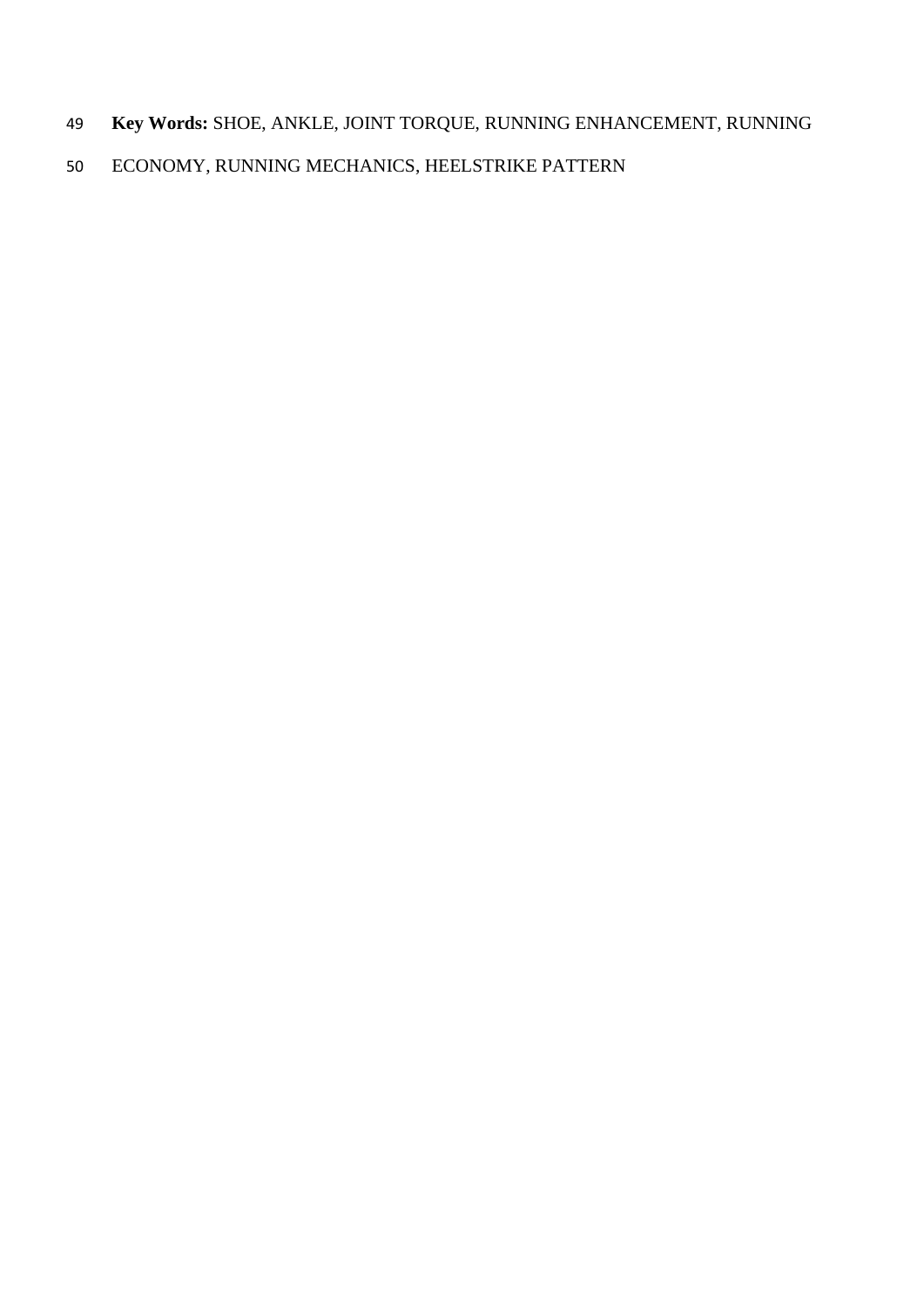## **INTRODUCTION**

 Running economy is an essential predictor of distance running performance and is defined by the metabolic cost for a given submaximal running velocity (1). Running economy declines with running-induced fatigue, which is, among other factors, related to changes in running mechanics (2–5). In a recent publication, we demonstrated that energy generation shifts partly from distal to proximal joints during a near-maximal effort 10-km run, which likely has a detrimental effect on running economy because more proximal joints are less equipped for efficient energy generation (6).

 Previous studies suggest that changes in running mechanics are not always in a linear relationship with running distance and sometimes exhibit a higher rate of change in the beginning compared to later stages of an exhausting run (7,8). In our previous work (6), we also observed a nonlinear response to the running distance, e.g., in the positive work of the ankle, knee, and hip joints as well as the flexion angle and torque of the knee. However, we did not analyze these qualitatively observed nonlinearities in detail.

 We speculate that at least two processes influence the changes in running mechanics with running distance: habituation and fatigue. Habituation might occur in the early stages of a run to harmonize the current state of a runner's neuromuscular system with the running environment, e.g., footwear or surface, and the requirements of the run (running distance and velocity). On the other hand, fatigue is defined as the exercise-induced reduction in the ability to generate muscle force or power due to changes in the neural drive or exhaustion of contractile function (9) and might, therefore, affect running mechanics during later stages of prolonged runs. However, studies addressing running mechanics, especially joint kinetics, throughout fatiguing runs are rare (10), and therefore, knowledge about the potential influence of habituation and fatigue is limited.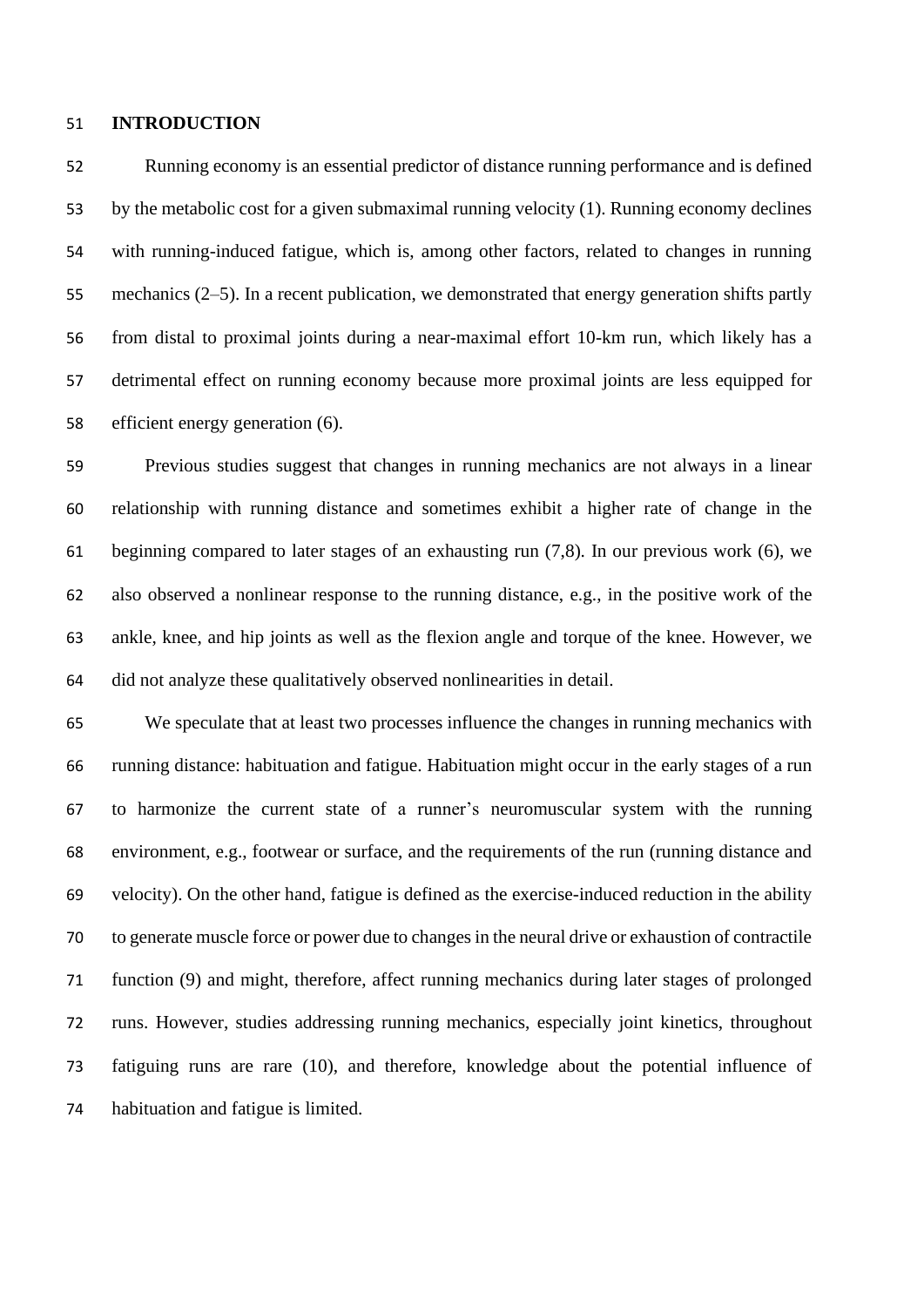Next to habituation and fatigue, footwear can also affect the running kinematics and kinetics within the lower extremities (8,11–16). When assessed in an unfatigued state, running with minimal footwear (very flexible, reduced cushioning, drop height, and mass compared to cushioned running shoes) places a higher mechanical demand (higher joint torques, negative power, and work) on the plantar flexor muscle-tendon-units in comparison to wearing more cushioned shoes (13,15,17–19). However, whether this higher mechanical demand on ankle plantar flexors in an unfatigued state amplifies the previously reported fatigue induced redistribution of joint work from the ankle towards more proximal joints throughout a fatiguing run (6) is currently not known.

 Running shoes are predominantly characterized by their mass, built-in cushioning materials, longitudinal bending stiffness as well as motion control technologies incorporated 86 underneath the medial longitudinal arch (20–22). These design features not only affect running kinematics and kinetics but also running economy (22–24). A recent study demonstrated that a prototype shoe incorporating a highly compliant and resilient midsole material with a full- length carbon-fiber plate was able to improve running economy on average by 4% (25). This improvement appears to be partly due to superior energy storage within the midsole foam material and reduced ankle plantarflexion torque (26). In case this lower mechanical plantarflexion demand in the unfatigued state (26) would affect the fatigue-induced redistribution of joint work, an additional pathway for the improvement of running economy with cushioned running shoes may be conceivable.

 Therefore, the purpose of this study was to investigate the difference between a typical racing flat shoe and a typical cushioned running shoe with regards to joint-specific contributions to lower extremity joint work during a fatiguing 10-km run with a near-maximal effort in rearfoot runners. We hypothesized that using a racing flat shoe in comparison to a cushioned shoe leads to a more pronounced and earlier fatigue-related redistribution of positive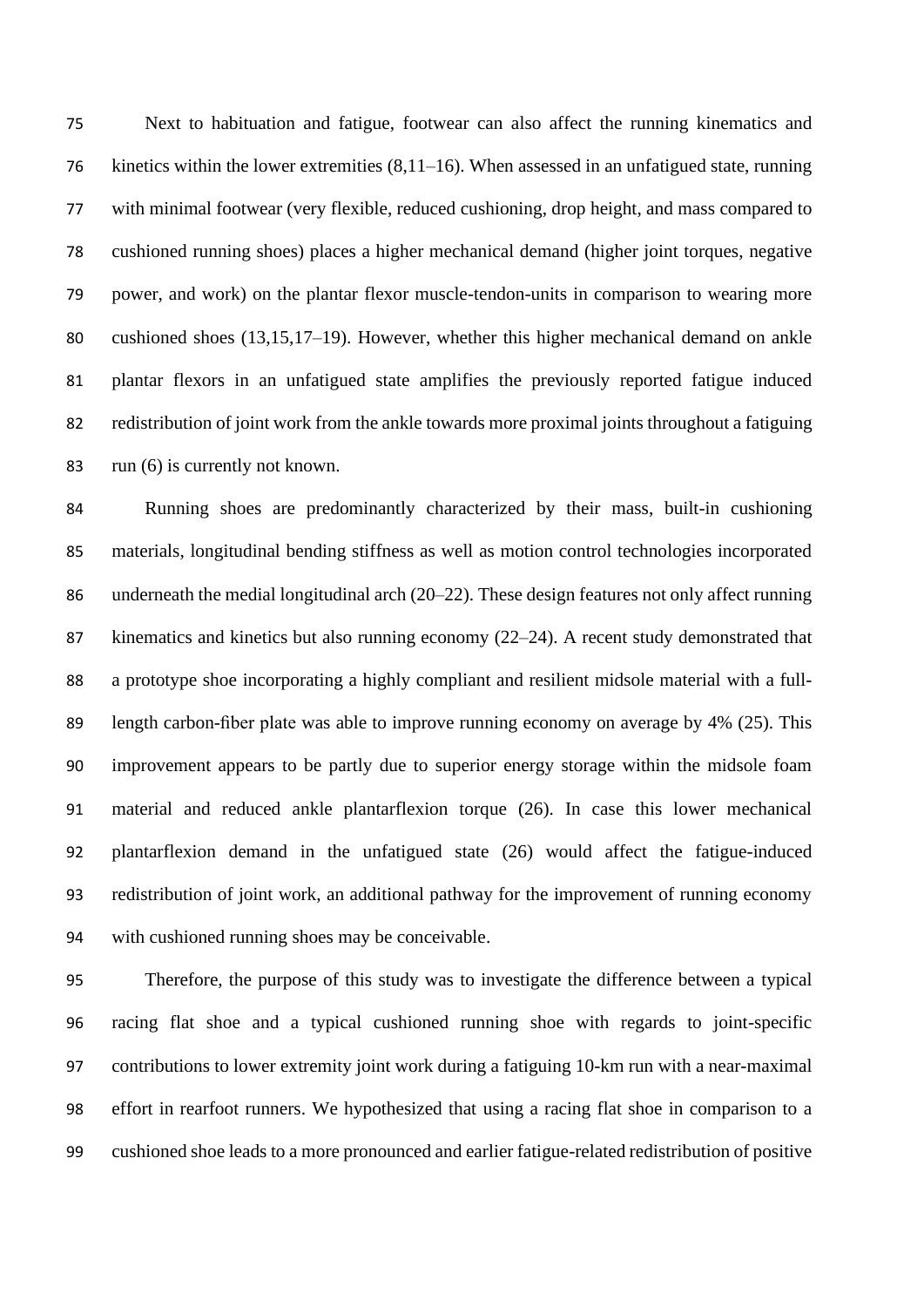work from distal to proximal joints during a fatiguing near-maximal effort run. This hypothesis was motivated by the findings that wearing racing flat shoes requires a higher mechanical demand at the ankle compared to cushioned shoes (13,15,19,26). Furthermore, we hypothesized that separating a fatiguing near-maximal effort run into a habituation and fatigue phase will reveal markedly larger changes in biomechanical parameters in the initial habituation compared to the fatigue phase of running. The findings of the present study will improve the understanding of habituation- and fatigue-related alterations in running mechanics and their interaction with footwear design in prolonged fatiguing runs.

#### **METHODS**

# **Participants**

111 We recruited a total of eighteen male competitive  $(n = 6)$  and recreational  $(n = 12)$  long-112 distance runners (age 24.4  $\pm$  3.7 years; body height 1.83  $\pm$  0.06 m; body mass 77.1  $\pm$  8.3 kg) with a season-best time between 34:00 min and 54:30 min in a 10-km run. These eighteen runners were a subset of the participants of a previous study (6) and were selected because they showed a habitual rearfoot strike landing pattern during shod running. We focused the analysis on rearfoot runners since we expected that cushioning systems would have the strongest effect in this type of footfall pattern. All participants stated that they had experience in the use of racing flats and cushioned shoes as well as running on a treadmill. Further, they were free of any musculoskeletal injuries or impairments for at least the prior twelve months. Each participant signed informed written consent before participation. The University Ethics Committee had approved the study protocol (No. 102/2017), and the protocol met all requirements for human experimentation following the Declaration of Helsinki.

# **Experimental protocol**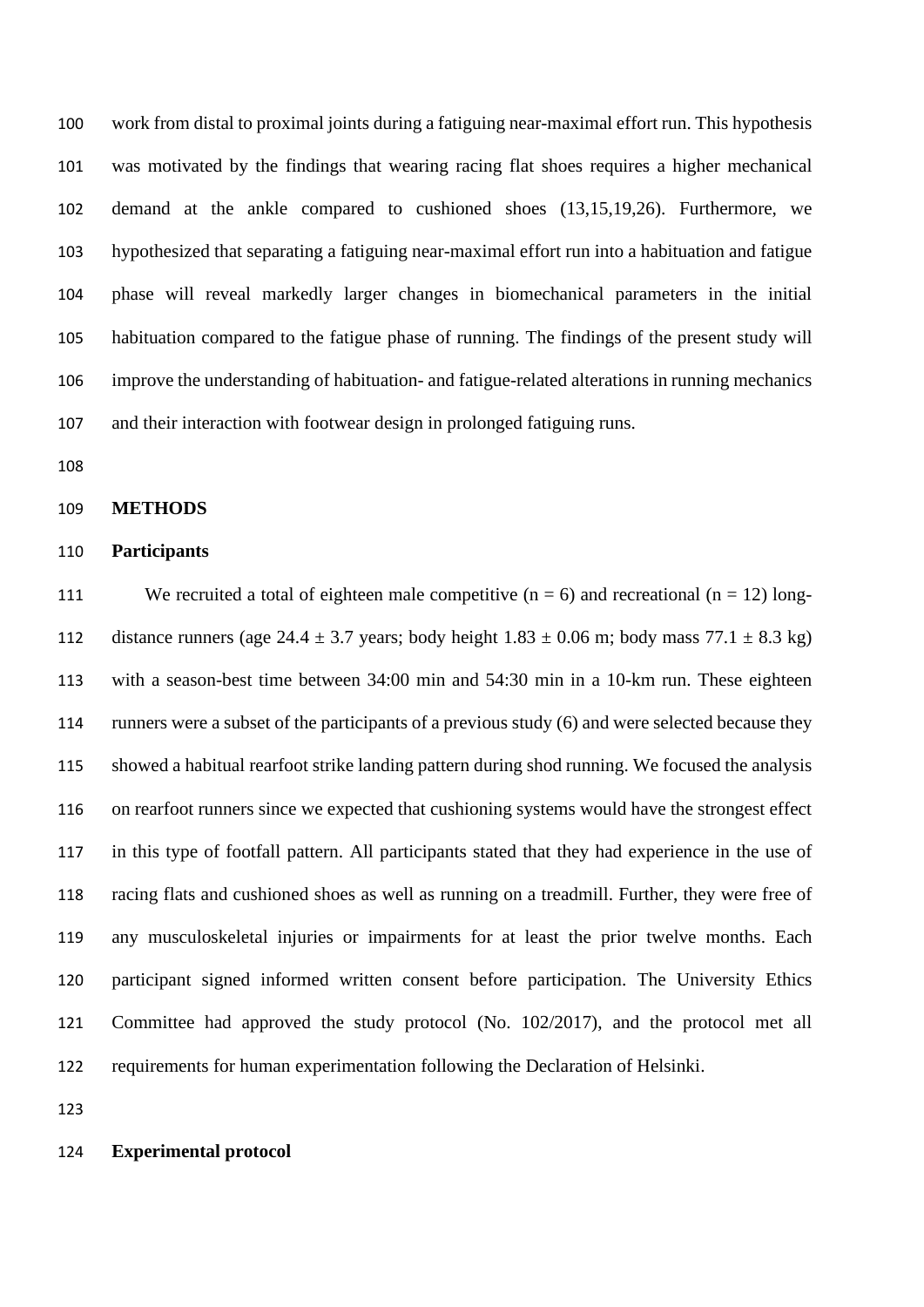In a cross-sectional study design, all participants performed two separate 10-km treadmill runs with near-maximal effort (105% of their season-best time throughout the 10-km distance 127 with an average running velocity of  $3.6 \pm 1.1 \text{ m} \cdot \text{s}^{-1}$ ) as described in our previous study (6) with at least seven recovery days between the runs. Participants used a different shoe type for each run in a randomized order. Seven days before the first run, participants performed a run with a self-determined running velocity and duration to familiarize themselves with both shoes and the treadmill. Before each run, the participants executed a warm-up run in the test shoe at a self-determined running velocity with a duration of at least 5 minutes. The participants were continuously encouraged and kept informed of the covered distance during both runs.

# **Footwear properties**

136 All participants wore two shoe types (Fig. 1, I). The first shoe condition (shoe<sub>Racing</sub>) was a typical racing flat shoe (Adizero Pro 4, Adidas AG, Herzogenaurach, Germany) with a shoe 138 mass of 0.170 kg (size: US 10). The other shoe condition (shoe $_{\text{Custion}}$ ) was a typical cushioned running shoe without any additional support elements underneath the medial longitudinal arch of the foot (Glycerin 10, Brooks Sports Inc., Seattle, Washington, USA) with a shoe mass of 0.348 kg (size: US 10) (Fig. 1, I).

 Both shoes underwent the 'Minimal Shoe Index' test (20), which indicates the minimalism of a running shoe. The 'Minimalist Shoe Index' describes shoes on a scale ranging from 1 (no 144 minimalism at all) to 100 (perfectly minimal footwear). We found a score of 60 for shoe<sub>Racing</sub>, 145 and 18 for shoe<sub>Cushion</sub> (see Appendix, Supplemental Table 1, 'Minimal Shoe Index' test).

**\*\*\* Insert Fig. 1 about here \*\*\***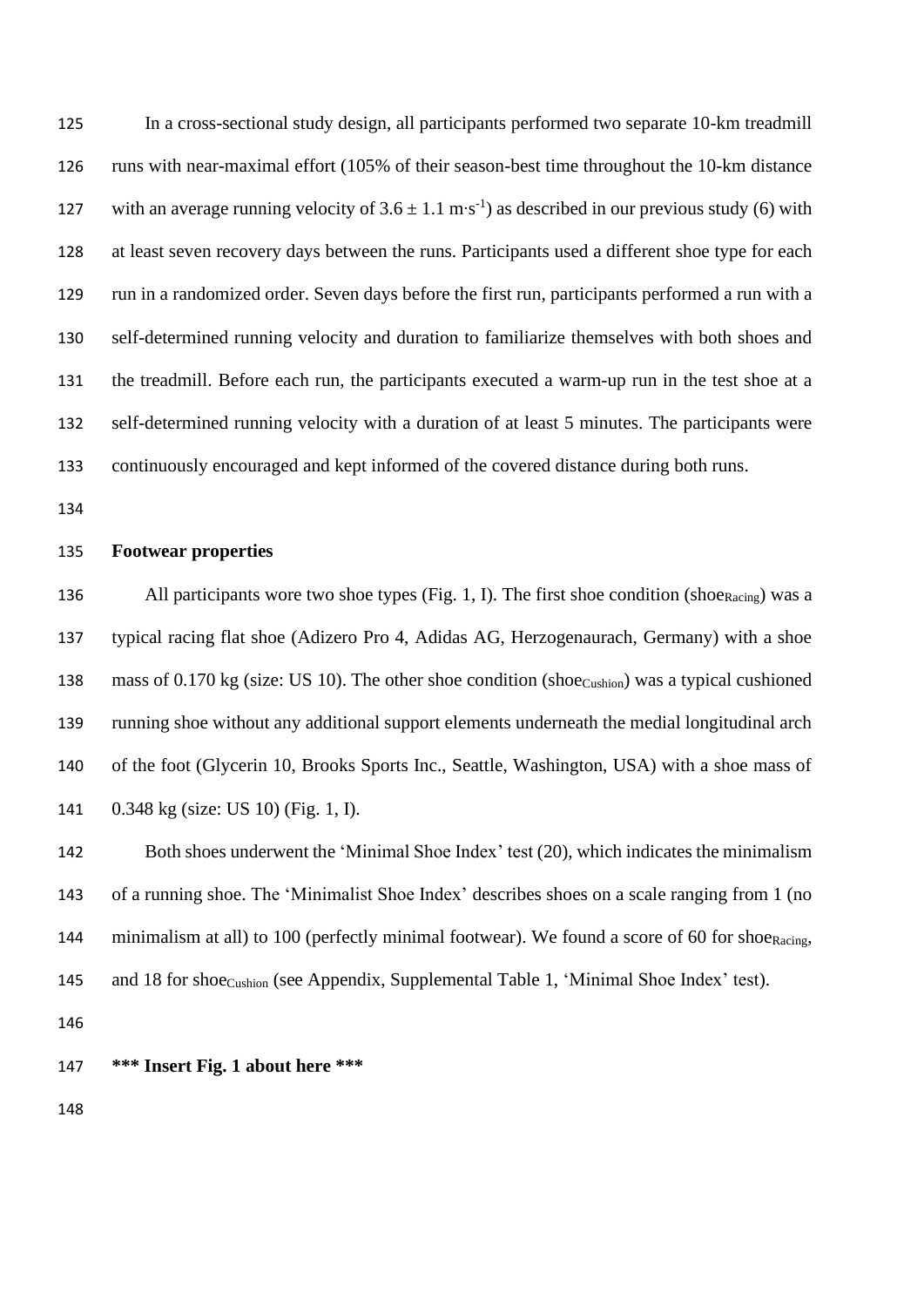We performed two mechanical tests to evaluate the midsole material properties of the shoes in an unused state (Fig. 1, II and III).

 In order to test longitudinal bending stiffness, each shoe was fixed on a rearfoot shoe last which we had mounted on a moving apparatus (low-friction ball bearing sled) in a material testing machine (Z020; Zwick GmbH & Co.KG, Ulm, Germany) to allow for a natural bending behavior (Fig. 1, II). The longitudinal bending stiffness we tested is related to the bending behavior of the forefoot and midfoot part of the shoe. The material testing machine executed 156 20 cycles with a vertical displacement of 50 mm and a vertical velocity of 15 mm⋅s<sup>-1</sup>. Longitudinal bending stiffness was calculated by dividing vertical force by vertical displacement. Maximal bending stiffness and vertical force results were averaged over 20 cycles (Fig. 1, II).

 To quantify cushioning properties of the midsole material, we mounted a rigid rearfoot- form in a material testing machine (Z020; Zwick GmbH & Co.KG, Ulm, Germany) and compressed the midsole in a vertical direction with 2000 N (Fig. 1, III). This load is similar to the average maximal vertical ground-reaction force (GRF) during stance phases in this study. We calculated the mechanical energy stored and returned for both shoe conditions at a constant 165 compression velocity of 16 mm⋅s<sup>-1</sup> (Fig. 1, III). The mechanical test revealed a significant 166 difference between the shoe conditions in the deformation (shoeRacing 10.1 mm vs. shoeCushion 167 13.6 mm) as well as the resilience values (energy return in shoe<sub>Racing</sub> 63.9% vs. shoe<sub>Cushion</sub> 73.1%) (Fig. 1, III), which are comparable to similar shoes reported in the literature (25).

## **Running kinematics and kinetics**

171 We captured joint kinematics with a 13 infrared camera motion capture system (250 Hz, MX-F40; Vicon Motion Systems, Oxford, UK) and collected GRF data with four three-dimensional force transducers (1000 Hz, MC3A-3-500-4876; AMTI Inc., Watertown, USA)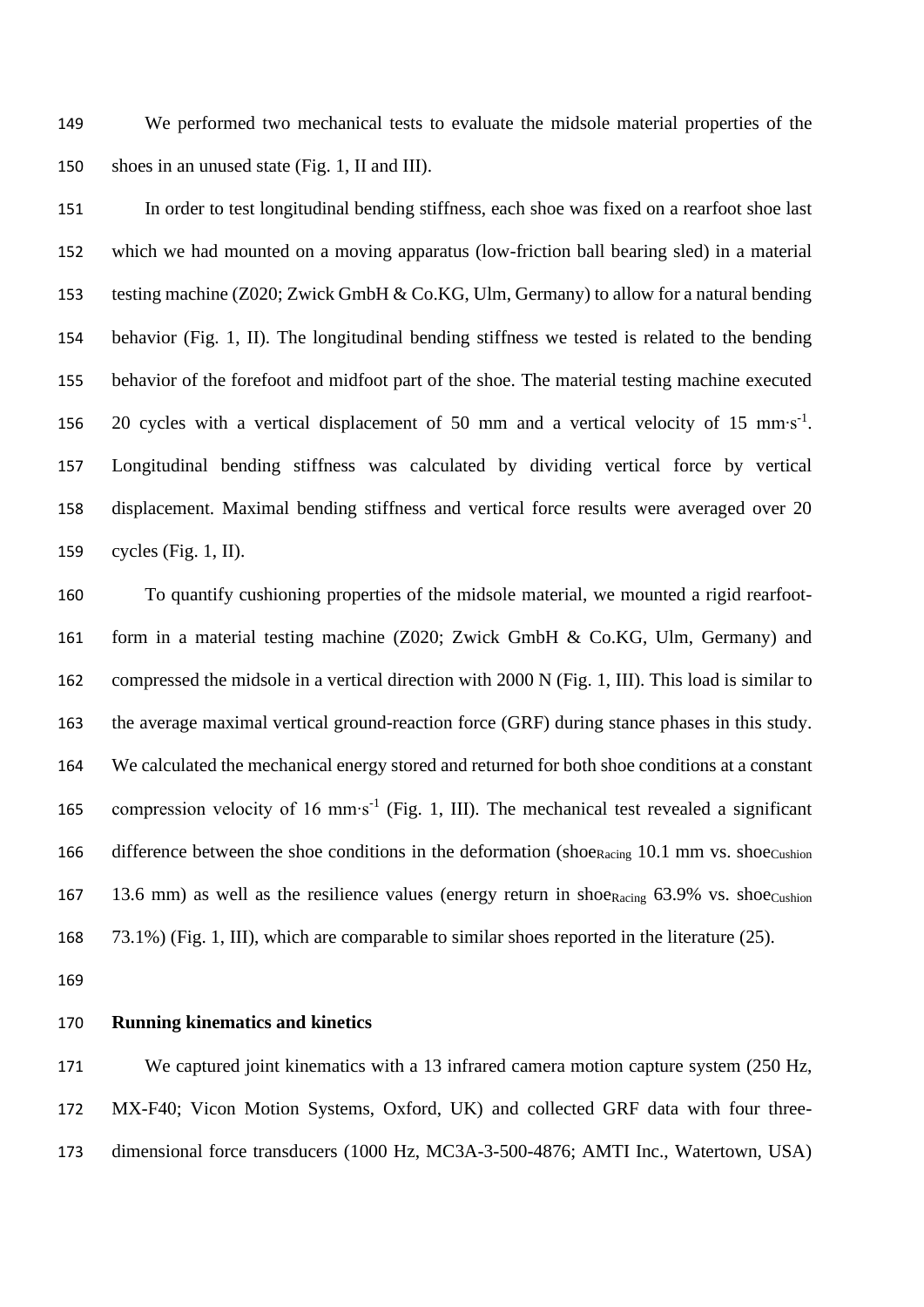embedded in a single-belt treadmill (Treadmetrix, Park City, USA) synchronized with the motion capture system. We attached the markers of the foot over the anatomical landmarks on 176 the upper of the shoe. All marker trajectories and GRF data were filtered with a recursive  $4<sup>th</sup>$  order Butterworth low-pass filter (cutoff frequency: 20 Hz) (27). As described in our previous study (6), a three-dimensional inverse dynamics model of the total body was used to calculate the kinematic and kinetic parameters of the lower extremity (28). The upright standing position determined the neutral position of all joints (0° joint angles). We expressed joint torques in the anatomical coordinate system of the proximal segment. Throughout the entire stance phase, the negative and positive work at the ankle, knee, and hip joint were calculated by numerical integration of the power-time curve. Positive work was determined by summing all positive integrals and negative work by summing all negative integrals (29).

 All spatiotemporal, joint kinematic, and joint kinetic parameters were determined during the stance phase of the right leg and averaged over 20 stance phases at each of the 13 distances (0 km, 0.2 km, 0.5 km, 1 km, and following each kilometer to 10 km). Firstly, we calculated ankle dorsiflexion and knee joint flexion angles at foot touch-down (TD) as well as ankle plantarflexion at toe-off (TO). In addition, to assess the footfall pattern of the runners, we 190 determined the angle between the foot and the treadmill surface at  $TD$  (foot- $TS_{TD}$ ). Furthermore, we determined maximal joint angles and calculated maximal external joint torques of ankle dorsiflexion, knee and hip flexion. We normalized maximal external joint torques as well as negative and positive work at the ankle, knee, and hip joint to body mass. Subsequently, the relative joint-specific contributions to the total lower-extremity joint work were calculated. All analyses were performed for the sagittal plane, separately for each individual joint, as described in our previous studies (6,28).

 At the end of the run, we determined the maximal heart rate (M51; Polar Electro, Kempele, Finland), and the rating of perceived exertion using the Borg 6 – 20 scale (30).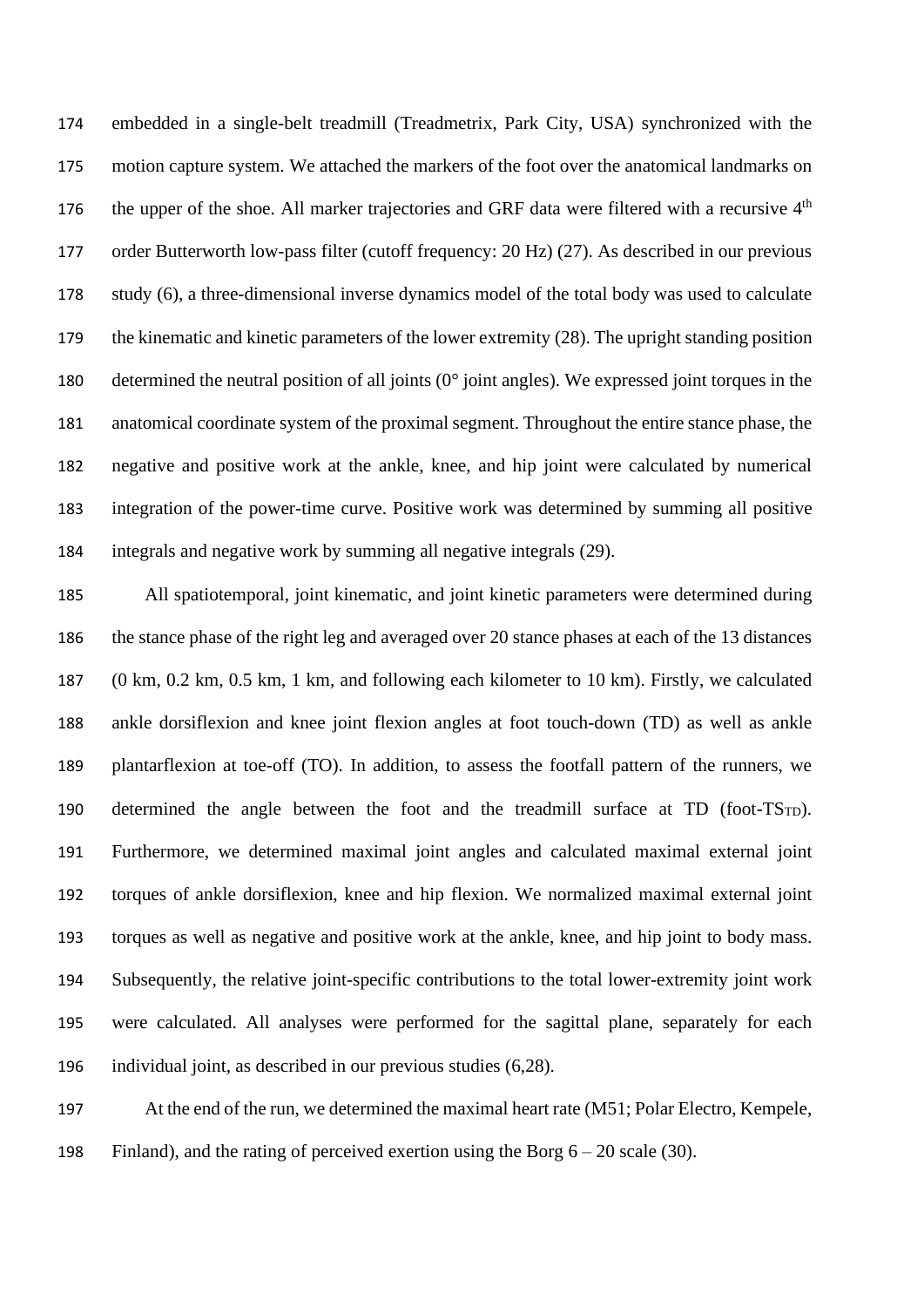# **Statistical analysis**

 We used a two-factor repeated-measure analysis of variance (ANOVA) to detect possible main and interaction effects with two within-subjects factors (shoe condition and running 203 distance). We calculated partial eta squared  $(\eta_p^2)$  as normalized effect size measure, which explains the proportion of the total variance related to main and interaction effects (shoe condition and running distance). The suggested norms from Cohen (31) were used for  $\eta_p^2$  with 0.01 representing small, 0.06 medium, and 0.14 large effect.

 In the case of a shoe condition main effect, we applied pairwise post-hoc comparisons using Fisher's least significant difference correction between the shoe conditions at each of the 13 distances. With respect to two intervals, we performed post-hoc tests for each parameter, regardless of whether we found a running distance main effect. We selected a first distance 211 interval  $(0 - 2 \text{ km})$  in an attempt to capture habituation (HAB) effects based on qualitative observations in our previous study (6) and earlier findings (7,8). We considered the second 213 distance interval  $(2 – 10 \text{ km})$  in an attempt to capture fatigue (FAT) processes.

 To assess the validity of our assumption that the changes observed with running distance are related to habituation and fatigue processes, we fit different types of models to the results observed over running distance. We used three different models: A simple linear model (all 217 data:  $0 - 10$  km), a quadratic model (all data:  $0 - 10$  km), and a bi-linear model (two-218 components:  $0 - 2$  km, and  $2 - 10$  km). We then calculated the sum of squared errors for each model as a measure of model fit.

 All statistical analyses were performed using SPSS Statistics 23 (IBM Corp., Armonk, 221 NY, USA) with the level of significance set at  $\alpha = 0.05$ . We present all results in the text and figures as group means and standard deviations.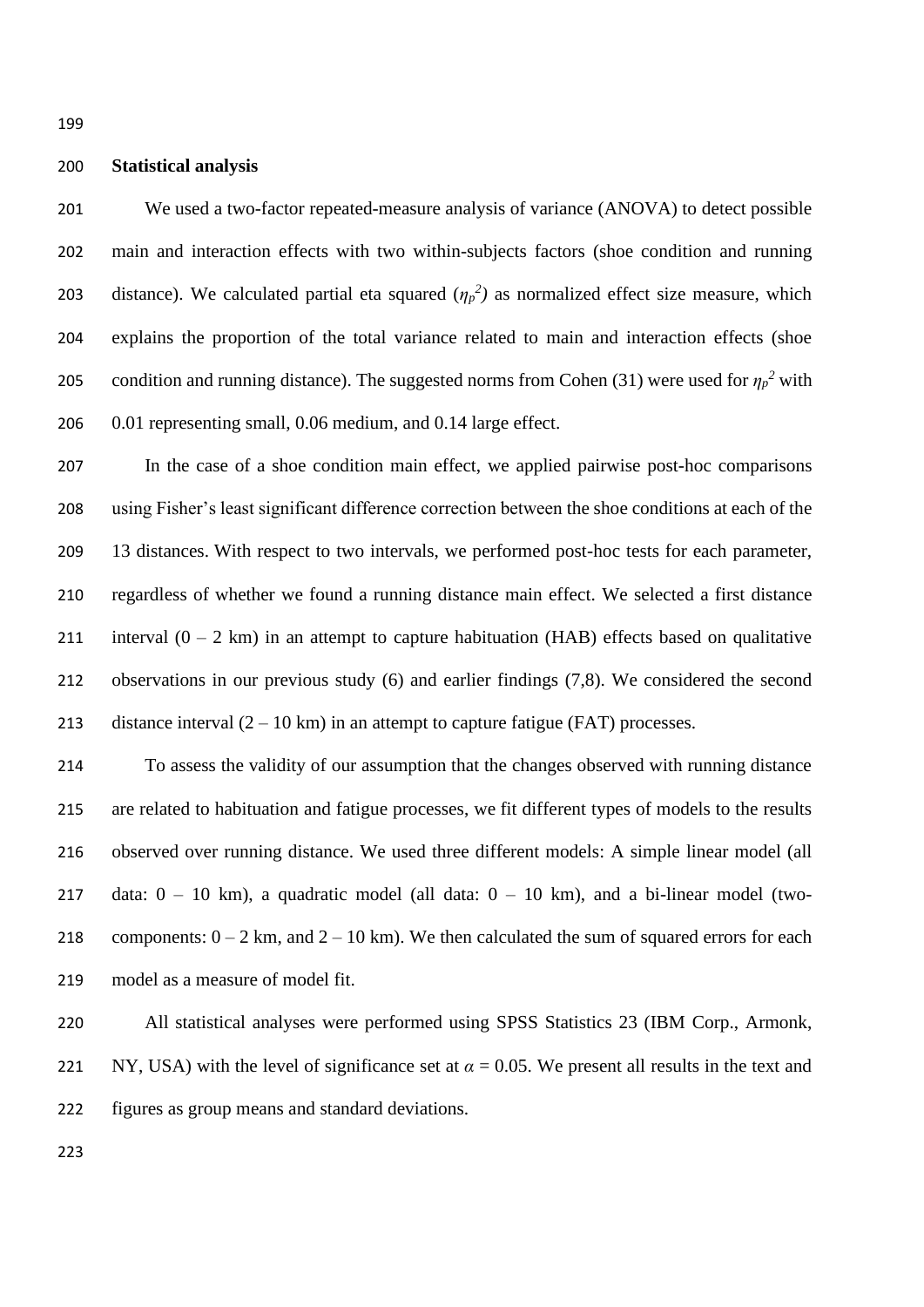## **RESULTS**

# **Heart rate and rating of perceived exertion**

226 At the end of the run, we found no significant shoe main effect for heart rate (shoe $_{\text{Racing}}$ : 227 176  $\pm$  15 BPM; shoecushion: 179  $\pm$  15 BPM) and rating of perceived exertion (16.9  $\pm$  1.3; 16.9 228  $\pm$  1.7), respectively.

# **Spatiotemporal parameters**

 No significant shoe by distance interaction effects were found for spatiotemporal parameters (Table 1). A significant shoe main effect was found for step frequency (Table 1), 233 where step frequency was on average higher for shoe<sub>Racing</sub>  $(2.75 \pm 0.16 \text{ Hz})$  compared to 234 shoe<sub>Cushion</sub> (2.72  $\pm$  0.15 Hz), and for flight time (Table 1), which was on average shorter for 235 shoe<sub>Racing</sub>  $(0.126 \pm 0.025 \text{ s})$  compared to shoe<sub>Cushion</sub>  $(0.129 \pm 0.024 \text{ s})$ . A significant distance main effect was found for contact time, step length, and step frequency (Table 1). Contact time and step length increased with running distance while step frequency decreased irrespective of the shoe condition (see Appendix, Supplemental Table 2, Spatiotemporal parameters; Supplemental Fig. 1 and 2, Fitting methods).

**\*\*\* Insert Table 1 about here \*\*\***

## **Joint work**

 No significant shoe by distance interaction effects or shoe main effects for any joint work parameter other than for the negative work at the ankle were observed (Table 1), which was on 246 average 0.043 J⋅kg<sup>-1</sup> (corresponds to approx. 7%) higher with shoe<sub>Racing</sub> throughout the entire 247 run than with shoe<sub>Cushion</sub> (see Appendix, Supplemental Fig. 3, Joint work). Even though no significant shoe main effect for the negative knee joint work was found (Table 1), it was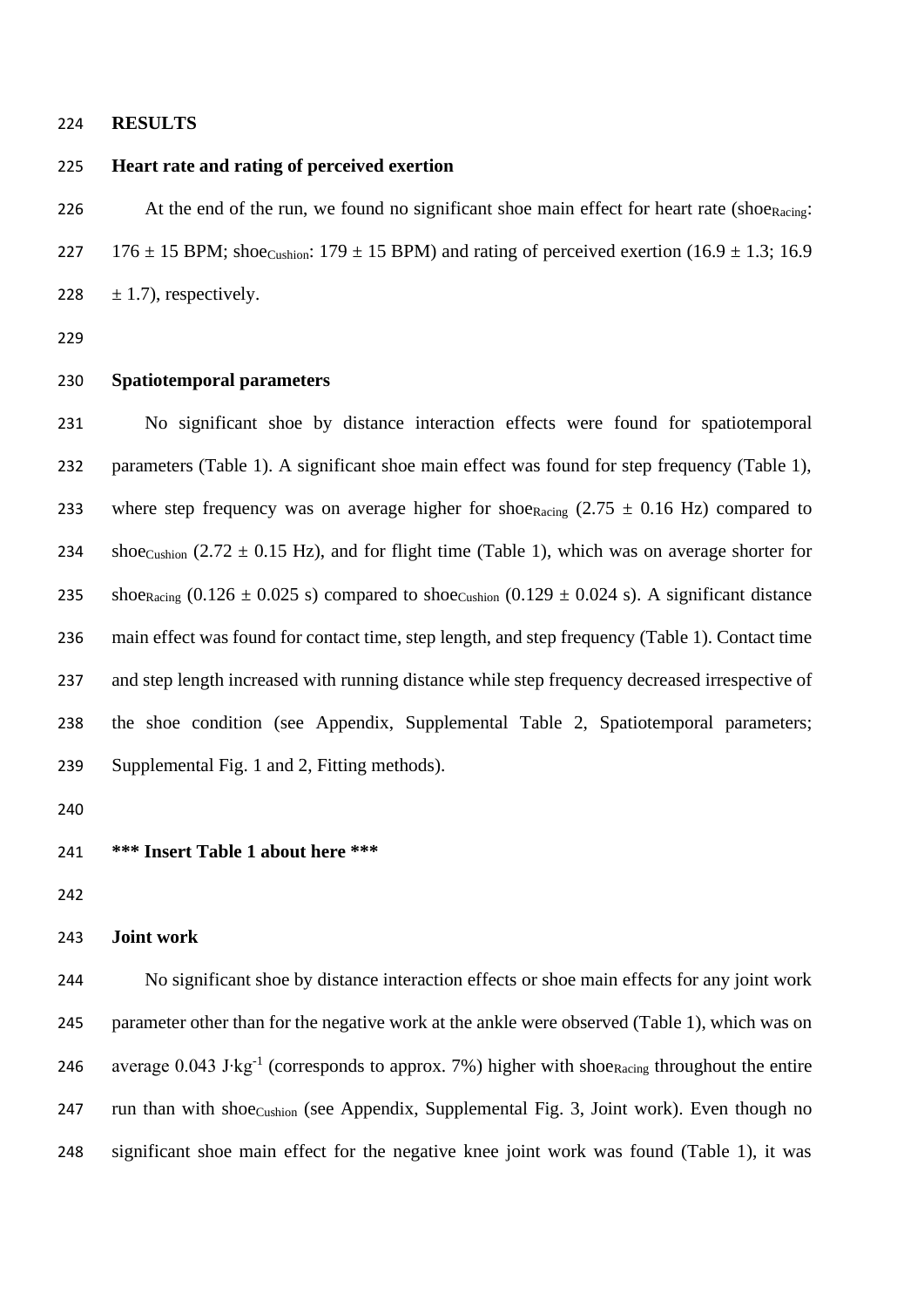noticeable that the difference between both shoes throughout the entire run (negative knee joint 250 work was on average 0.038 J⋅kg<sup>-1</sup> smaller for shoe<sub>Racing</sub> compared to shoe<sub>Cushion</sub>) was similar to the difference in the negative work at the ankle joint (see Appendix, Supplemental Fig. 3, Joint work). Accordingly, we found a difference in relative contributions of the ankle and knee joint to the total negative lower-extremity joint work between the shoe conditions (Fig. 2; see Appendix, Supplemental Table 3, Relative joint work).

- 
- **\*\*\* Insert Fig. 2 about here \*\*\***
- 

 Concerning the running distance, significant main effects were found for the positive work at the ankle, knee, and hip joint, as well as for the negative work at the ankle joint (Table 1). Irrespective of the shoe condition, we found that the positive work at the ankle joint decreased 261 significantly ( $P < 0.001$ ) as well as the knee and hip joint increased significantly (knee:  $P <$ 262 0.001; hip:  $0.012 < P < 0.025$ ) from the beginning (mean value of both shoe conditions for the 263 ankle:  $0.68 \pm 0.12$  J⋅kg<sup>-1</sup>; knee:  $0.36 \pm 0.09$  J⋅kg<sup>-1</sup>; hip:  $0.26 \pm 0.13$  J⋅kg<sup>-1</sup>) to the end of the run 264 (ankle:  $0.61 \pm 0.14$  J⋅kg<sup>-1</sup>; knee:  $0.41 \pm 0.10$  J⋅kg<sup>-1</sup>; hip:  $0.30 \pm 0.16$  J⋅kg<sup>-1</sup>). Detailed values for each shoe condition can be found in the Appendix (Supplemental Fig. 3, Joint work). Accordingly, independent of the shoe condition, we found a redistribution of relative positive work from distal to proximal joints from the beginning (ankle 53.0%, knee 28.1%, hip 19.0%) to the end of the run (46.9%, 31.2%, 21.9%). For more specific values please see Fig. 2 and the Appendix (Supplemental Table 3, Relative joint work).

270 During the HAB phase, negative work at the ankle increased significantly  $(P = 0.031)$  for 271 shoe<sub>Cushion</sub> (Table 1; Fig. 3). For shoe<sub>Racing</sub>, negative work at the knee and hip joint increased 272 significantly  $(P < 0.05)$  during the HAB phase (Table 1; Fig. 3). Positive work at the ankle 273 decreased significantly  $(P < 0.01)$  in the HAB and FAT phase, independent of the shoe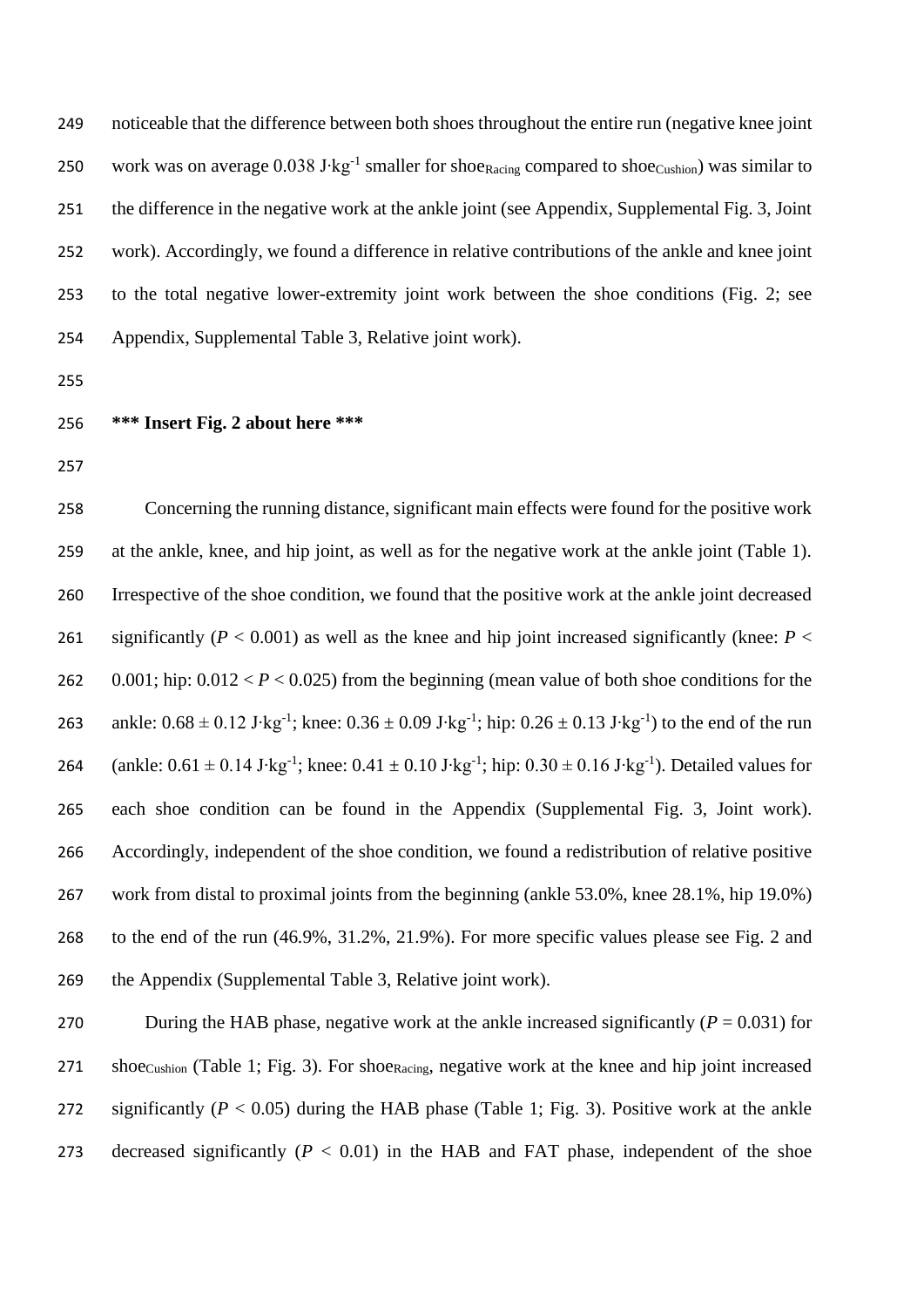| 274     | condition (Table 1; Fig. 3). The positive work at the knee and hip joint showed significant ( $P$             |
|---------|---------------------------------------------------------------------------------------------------------------|
| 275     | $\langle 0.05 \rangle$ increases only for the HAB phase irrespective of the shoe condition (Table 1; Fig. 3). |
| $\lnot$ |                                                                                                               |

276

277 **\*\*\* Insert Fig. 3 about here \*\*\***

278

# 279 **Footwear differences at the beginning of the run**

280 We identified several kinematic and kinetic differences between the shoe conditions at the 281 beginning of the run, indicating a more plantarflexed foot strike pattern for shoe $_{\text{Racing}}$  and a 282 higher mechanical demand placed on plantar flexor muscle-tendon-units.

283 Specifically, at the 0-km distance we found a significantly  $(P = 0.012)$  higher negative 284 work at the ankle with shoe $_{\text{Racing}}$  compared to shoe $_{\text{Custion}}$  (see Appendix, Supplemental Table 285 4, Pairwise comparisons between shoes; Supplemental Fig. 3, Joint work). The maximal ankle 286 dorsiflexion torque was higher for shoe<sub>Racing</sub> compared to shoe<sub>Cushion</sub>, but this difference was 287 not significant ( $P = 0.163$ ) at the 0-km distance, but then significant ( $P = 0.034$ ) at 0.2 km (Fig. 288 4). At the 0-km distance, the foot-TS<sub>TD</sub> ( $P = 0.010$ ), ankle dorsiflexion angle at TD ( $P < 0.001$ ) 289 (Fig. 5), and maximal ankle dorsiflexion angle  $(P = 0.008)$  with shoe<sub>Racing</sub> was decreased 290 significantly compared to shoe<sub>Cushion</sub> (see Appendix, Supplemental Fig. 4, Maximal joint 291 angle). However, at the 0-km distance, the ankle plantarflexion angle at TO with shoe<sub>Racing</sub> was 292 increased significantly  $(P = 0.002)$  compared to shoe<sub>Cushion</sub> (Fig. 5).

293

# 294 **External joint torques**

295 We could neither identify a shoe by distance interaction effect nor a significant shoe main 296 effect for any joint torque parameters, but significant running distance main effects for all joint 297 torques were found (Table 1).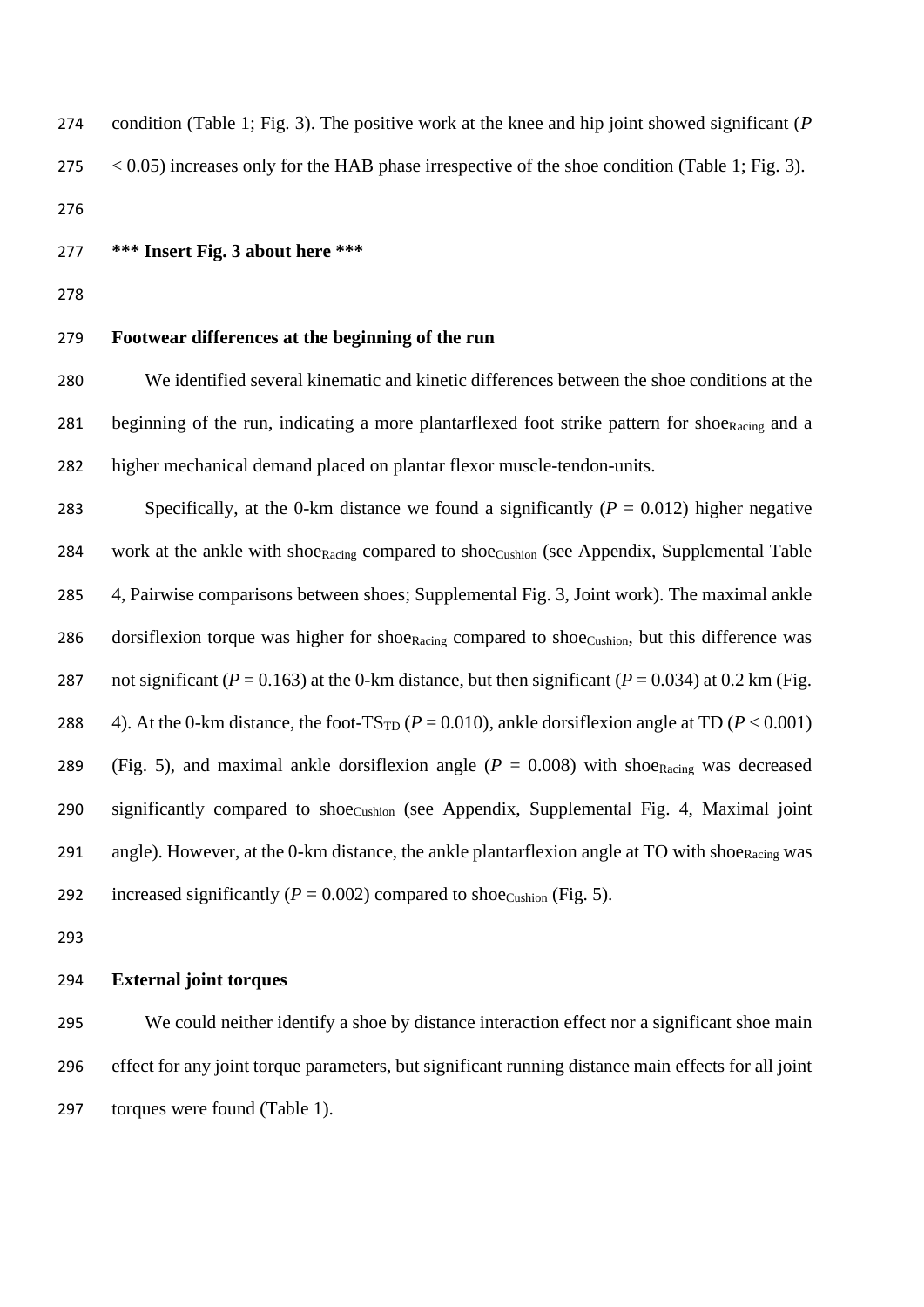Maximal ankle dorsiflexion torque decreased significantly (*P* < 0.05) over the entire run 299 for both shoe conditions (Fig. 4), although it should be noted that  $P = 0.05$  for the FAT phase using shoe<sub>Cushion</sub> (Table 1) and so this difference was not strictly significant. For both shoe 301 conditions, a significant  $(P < 0.01)$  increase in maximal knee flexion torque (Fig. 4) was detected only during the HAB phase (Table 1).

**\*\*\* Insert Fig. 4 about here \*\*\***

**Joint angles**

 We found significant shoe by distance interaction effects for parameters describing the 308 foot strike pattern of runners, more precisely foot-TS<sub>TD</sub> and ankle dorsiflexion angle at TD Table 1).

 A closer look at the post-hoc comparisons revealed that the interaction effects for foot- TSTD and ankle dorsiflexion angle at TD were caused by a significant difference between the shoe conditions that was only present during the HAB phase and disappeared during the FAT 313 phase (Fig. 5). In addition, we found only for shoe<sub>Racing</sub> that the ankle dorsiflexion angle at TD 314 decreased significantly ( $P < 0.05$ ) during the FAT phase (Fig. 5). We found a higher ankle dorsiflexion angle at TD (Fig. 5), and a higher maximal ankle dorsiflexion angle (see Appendix, 316 Supplemental Fig. 4, Maximal joint angle) throughout the entire run, when using shoe $_{\text{Custion}}$  in 317 comparison to shoe $_{\text{Racing}}$  (Fig. 5).

# **\*\*\* Insert Fig. 5 about here \*\*\***

 The shoe by distance interaction effect for the ankle plantarflexion angle at TO (Table 1) was represented by a decrease in the ankle plantarflexion angle in the FAT phase only with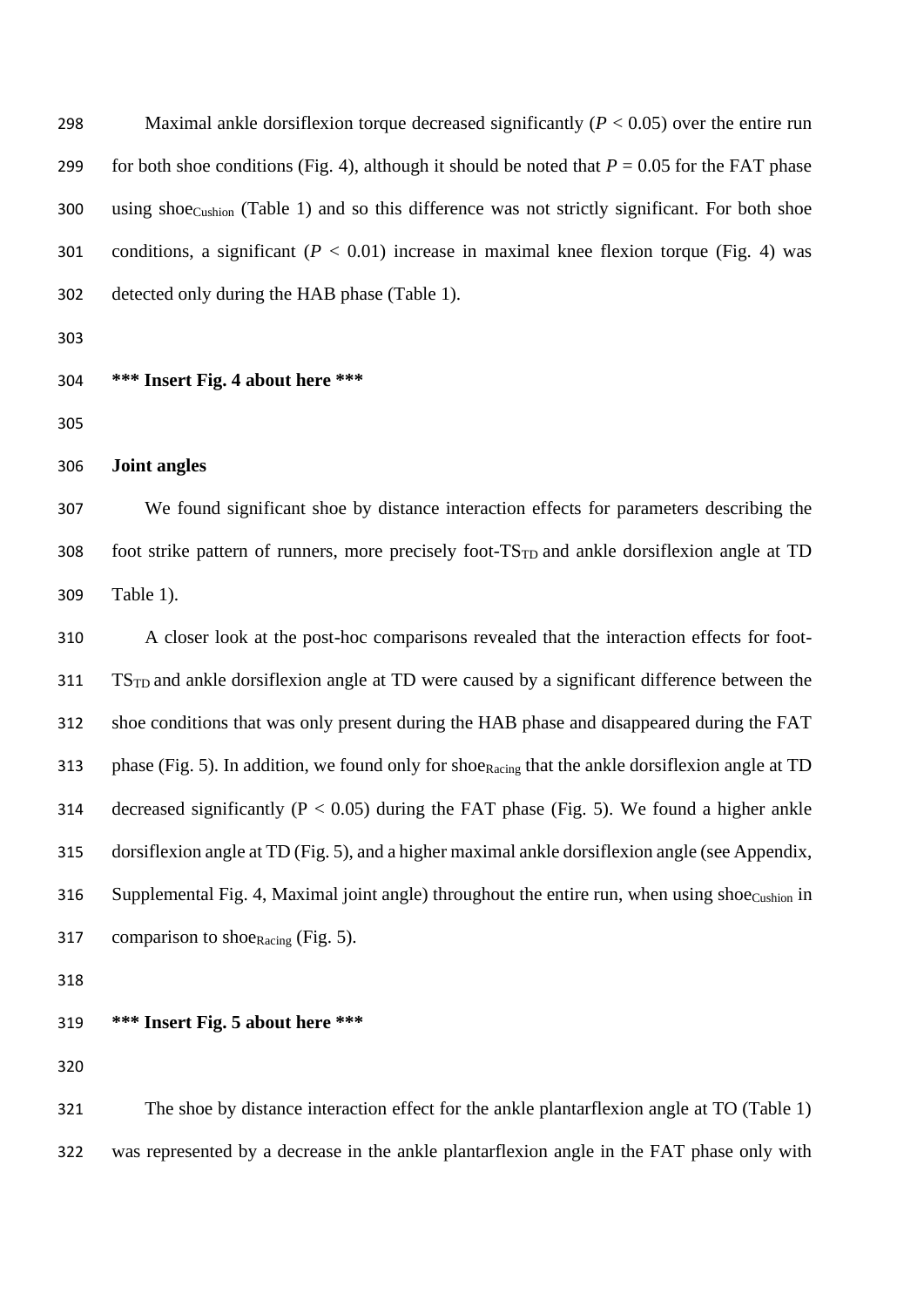shoeRacing (Fig. 5). There was a significant shoe main effect for the maximal ankle dorsiflexion angle (Table 1). We found a decreased ankle plantarflexion angle at TO throughout the entire 325 run, when using shoe $_{\text{Custion}}$  in comparison to shoe $_{\text{Racing}}$  (Fig. 5). A running distance main effect for the maximal knee joint flexion angle and the knee joint flexion angle at TD was identified (Table 1) indicating a more flexed knee joint configuration with increasing running distance.

## **Fitting models of changes in running mechanics**

 While assessing the nonlinear nature of changes in running mechanics throughout the 10- km runs, we found for all joint work parameters that fitting a bi-linear model resulted in the smallest sum of squared errors compared to a linear or quadratic model. This finding was independent of the shoe condition analyzed (see Appendix, Supplemental Table 5, Sum of squared errors; Supplemental Fig. 5 and 6, Fitting methods). Similarly, we found for all joint torque parameters and joint angle parameters (except for maximal ankle dorsiflexion when 336 using shoe<sub>Racing</sub>, and maximal hip flexion torque using shoe<sub>Racing</sub> and shoe<sub>Cushion</sub>) that fitting a bi-linear model resulted in a smaller sum of squared errors compared to fitting a linear or quadratic model, independent of the shoe condition (see Appendix, Supplemental Table 5, Sum 339 of squared errors; Supplemental Fig.  $7 - 10$ , Fitting methods).

# **DISCUSSION**

 The primary purpose of this study was to investigate the difference between a typical racing flat shoe and a typical cushioned running shoe with regards to joint-specific contributions to lower extremity joint work during a fatiguing 10-km run with a near-maximal effort in rearfoot runners. We hypothesized that using a racing flat shoe in comparison to a cushioned shoe leads to a more pronounced and earlier fatigue-related redistribution of positive work from distal to proximal joints during a fatiguing near-maximal effort run.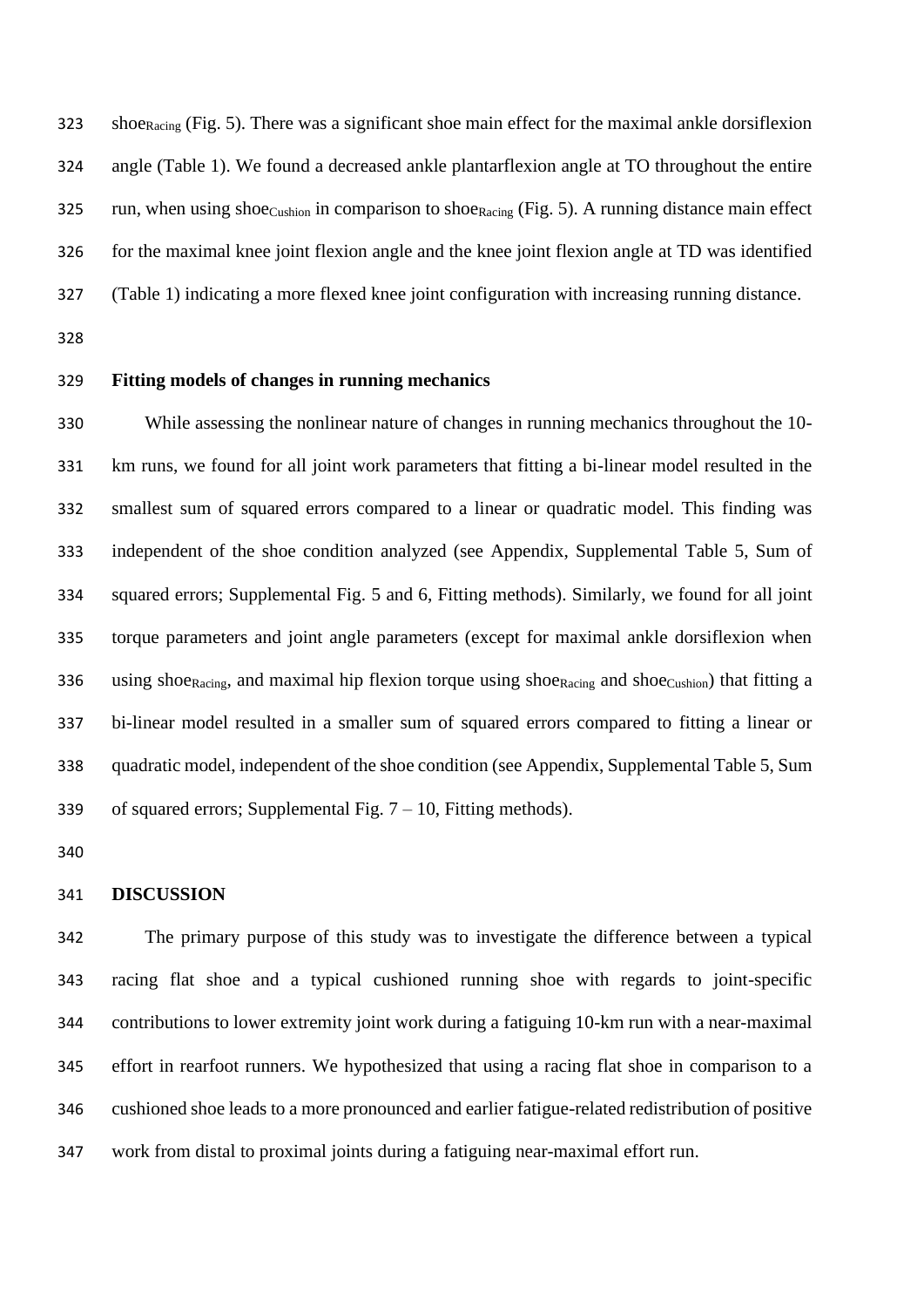The joint work magnitudes in the current study were comparable to previous studies analyzing running at similar velocities (11,19,32,33). Differences in the magnitude of lower extremity joint work might be explained by different experimental setups (overground vs. treadmill), skill levels of runners, or analysis details such as the segmentation of the foot (11,13,19,26,32,33), which can affect power calculations at more proximal joints (34).

 While we identified significant effects of running distance for both absolute and relative positive work parameters indicating a redistribution of positive work from distal to proximal joints for both shoe conditions, we did not find a shoe by distance interaction effect for any joint work-related parameter. Consequently, our central hypothesis that using a racing flat shoe in comparison to a cushioned shoe leads to a more pronounced and earlier fatigue-related redistribution of positive work from distal to proximal joints during a fatiguing near-maximal effort run could not be accepted.

 This result was not expected because, in accordance with the literature (13,15,19), we also 361 found a higher mechanical demand at the ankle  $(+3%$  dorsiflexion torque;  $+8%$  negative work) for shoeRacing compared to shoeCushion at the beginning of the run. However, this increased 363 demand for shoe<sub>Racing</sub> disappeared over the course of the run, which might partly explain the lack of difference in the redistribution of joint work between the shoe conditions (Fig. 2).

365 Next to the higher energy absorption capacity in the rear part of the midsole, shoecushion was characterized by a threefold higher longitudinal bending stiffness (Fig. 1). Previous studies analyzing shorter running distances found an association between the longitudinal bending stiffness of footwear and the length of the lever arm of the GRF at the ankle (28). However, in this study (28), not all runners made use of this longer lever arm and increased internal ankle plantarflexion torques. Instead, some runners prolonged the push-off period and thereby avoided the generation of increased muscle forces (28). This subject specific response might partly explain the inconsistent evidence provided by other studies reporting the response in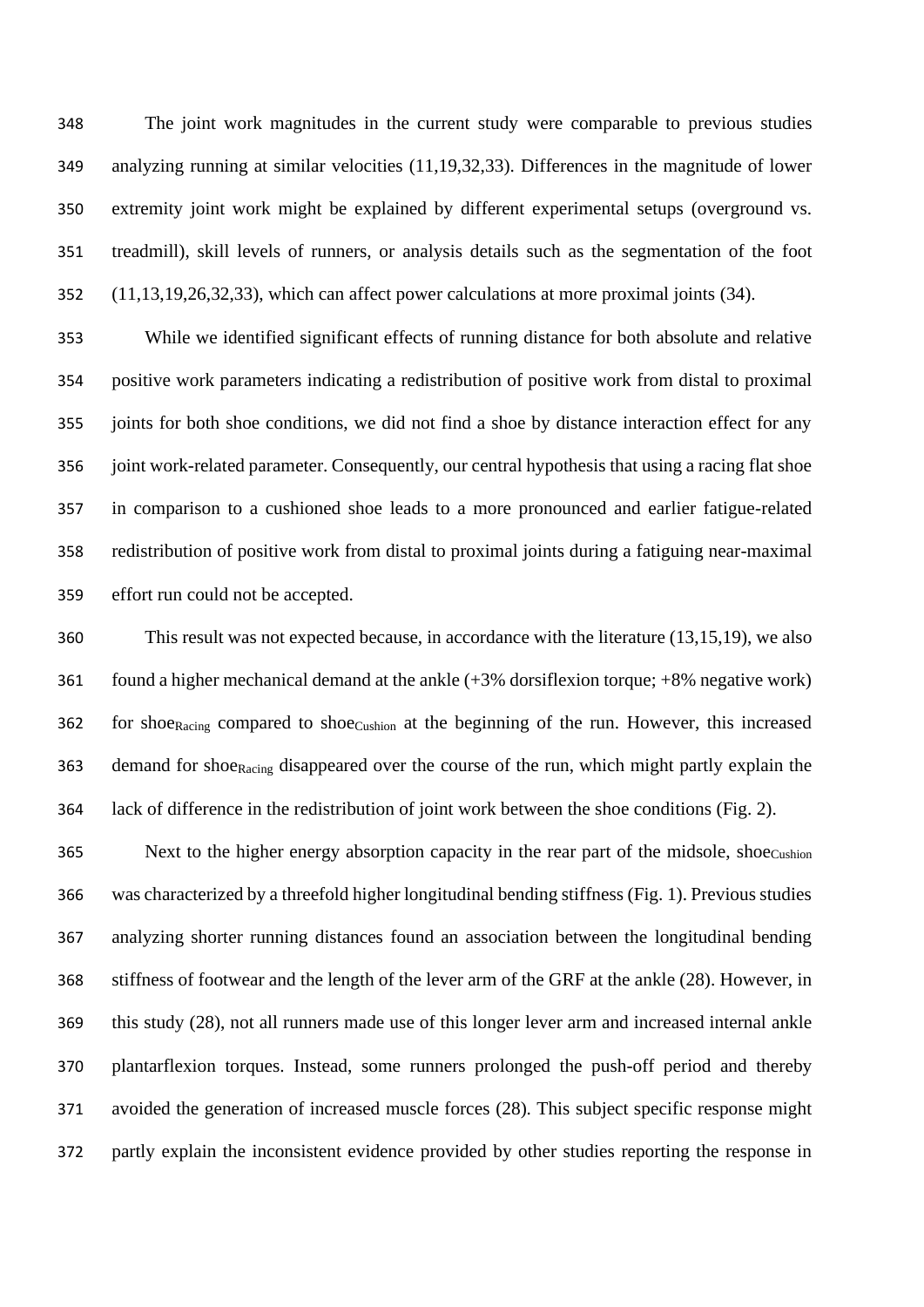ankle joint torques to increased bending stiffness levels of footwear in the literature (11,32). An increase in GRF lever arm at the ankle along with higher energy absorption capacity of shoeCushion and the associated adaptations in foot strike behavior could influence fatigue-related 376 reduction in ankle joint torque. Therefore, the increased bending stiffness of shoecushion might also partly explain the lack of difference in the redistribution of joint work between the shoe conditions (Fig. 2).

 The second hypothesis of this study was that separating a fatiguing near-maximal effort 10-km run into a habituation (HAB) and fatiguing (FAT) phase will reveal markedly larger changes in biomechanical parameters in the initial HAB phase of running. Although the participants executed a warm-up run with self-determined velocity and duration before the actual run, we observed a nonlinear behavior of several biomechanical variables over the running distance. Such nonlinear behavior of biomechanical variables seems to be more pronounced in recreational runners (6). To assess the validity of our assumption that the changes observed with running distance are related to habituation and fatigue processes, we fit different types of models to the results observed over running distance. We found that fitting a 388 bi-linear (two-components:  $0 - 2$  km, and  $2 - 10$  km) model or a quadratic model provided a better fit to the data over running distance for most biomechanical variables compared to using a simple linear model, independent of the used shoe condition. Specifically, we found 391 significant changes for more than half (shoe<sub>Racing</sub>:  $n = 14$ ; shoe<sub>Cushion</sub>:  $n = 12$ ) of the 20 analyzed parameters during the HAB phase (Table 1). In particular, we observed that positive work at all lower extremity joints (see Appendix, Supplemental Fig. 3, Joint work), maximal ankle dorsiflexion and knee joint flexion torques (Fig. 4) as well as maximal knee joint flexion angles (see Appendix, Supplemental Fig. 4, Maximal joint angle) changed more substantially during the HAB phase, independent of the shoe condition (Table 1). While further research is needed to address this issue more specifically, we believe that these findings provide evidence in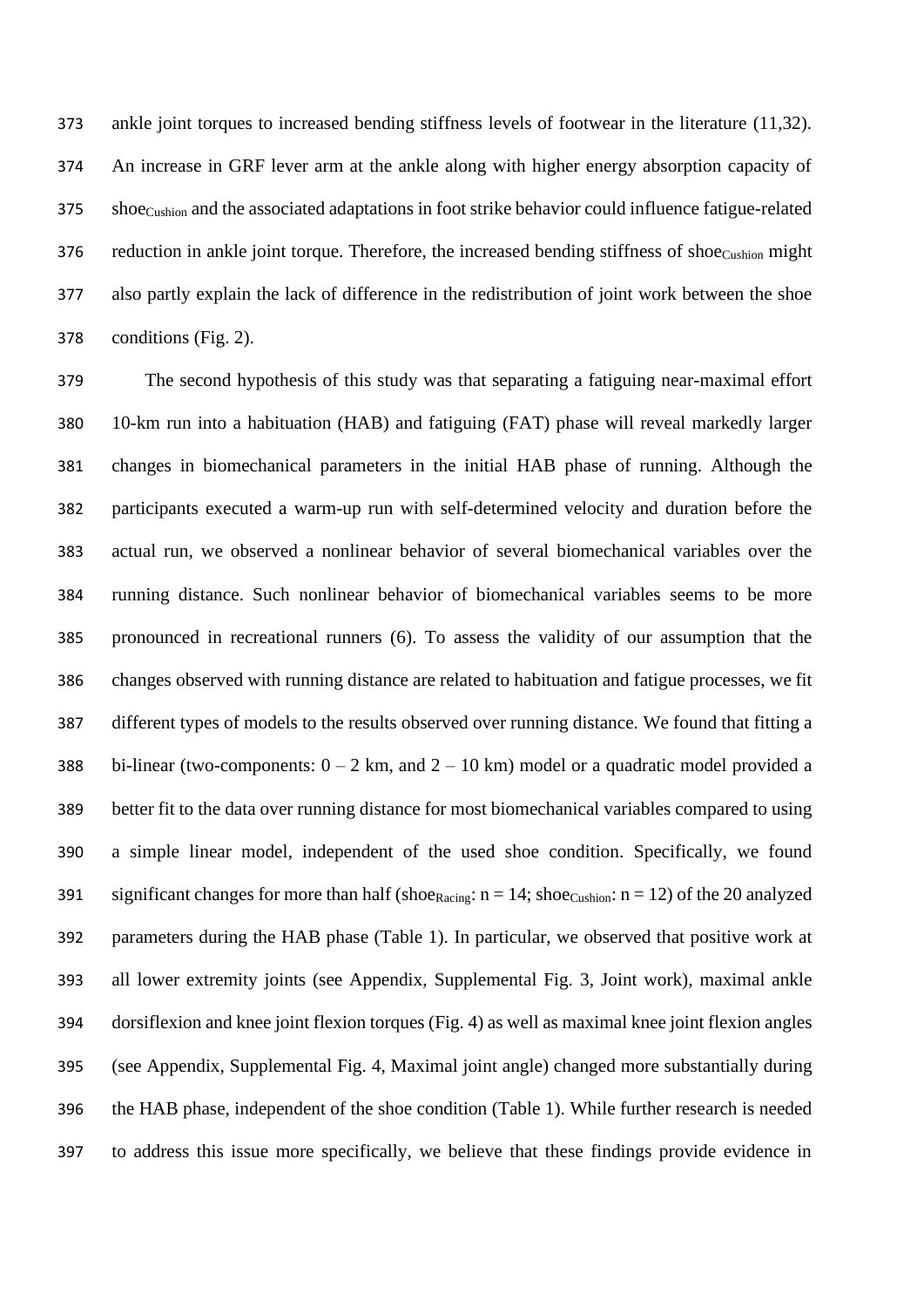support of our second hypothesis that changes in running mechanics in an intense, prolonged 399 run underlie HAB and FAT processes. It is noteworthy that when using shoecushion, the ankle angle at TD became less dorsiflexed (*P* < 0.001) (Fig. 5) and the negative work at the ankle 401 increased  $(P = 0.031)$  (Fig. 3) at a near-linear rate during the HAB phase compared to shoe<sub>Racing</sub> (see Appendix, Supplemental Fig. 5 and 10, Fitting methods). Such decreases in the ankle dorsiflexion angle at TD were also found in other studies (8,35) during the first 5 minutes of a 404 30 minutes run (corresponding approximately to the 1-km distance in our study) and this was independent of the shoe midsole thickness. The more pronounced ankle dorsiflexion angle at TD with shoeCushion at the beginning of the run might be related to differences in rearfoot construction (12), midsole thickness, and heel-toe drop height (8,13,14,22). While using a more dorsiflexed ankle angle at TD might allow for a greater energy absorption by the foam materials of shoeCushion, it might have led to a greater demand for the dorsiflexors of the ankle joint (i.e. mainly m. tibialis anterior) due a greater leverage of the GRF (12,36,37). It is possible that the neuromuscular system tries to establish a balance between passive impact absorption and mechanical demand of the dorsiflexors of the ankle joint during the HAB phase during prolonged runs when wearing cushioned footwear. This hypothesis is in line with previous research showing a decrease in ankle dorsiflexion angle at TD during prolonged runs (10) or when performing a localized dorsiflexors fatigue protocol (38). This mechanism might have been accentuated in this study given the relatively short familiarization time that each participant had with the new shoe conditions, even though they were generally experienced with running with racing flat and cushioned shoes.

 The difference in foot strike and ankle dorsiflexion angle at TD between the shoe conditions did not persist throughout the entire run, as the more pronounced rearfoot strike 421 pattern when using shoecushion decreased continuously during and disappeared at the end of the HAB phase. This finding challenges the assumptions from previous reports analyzing short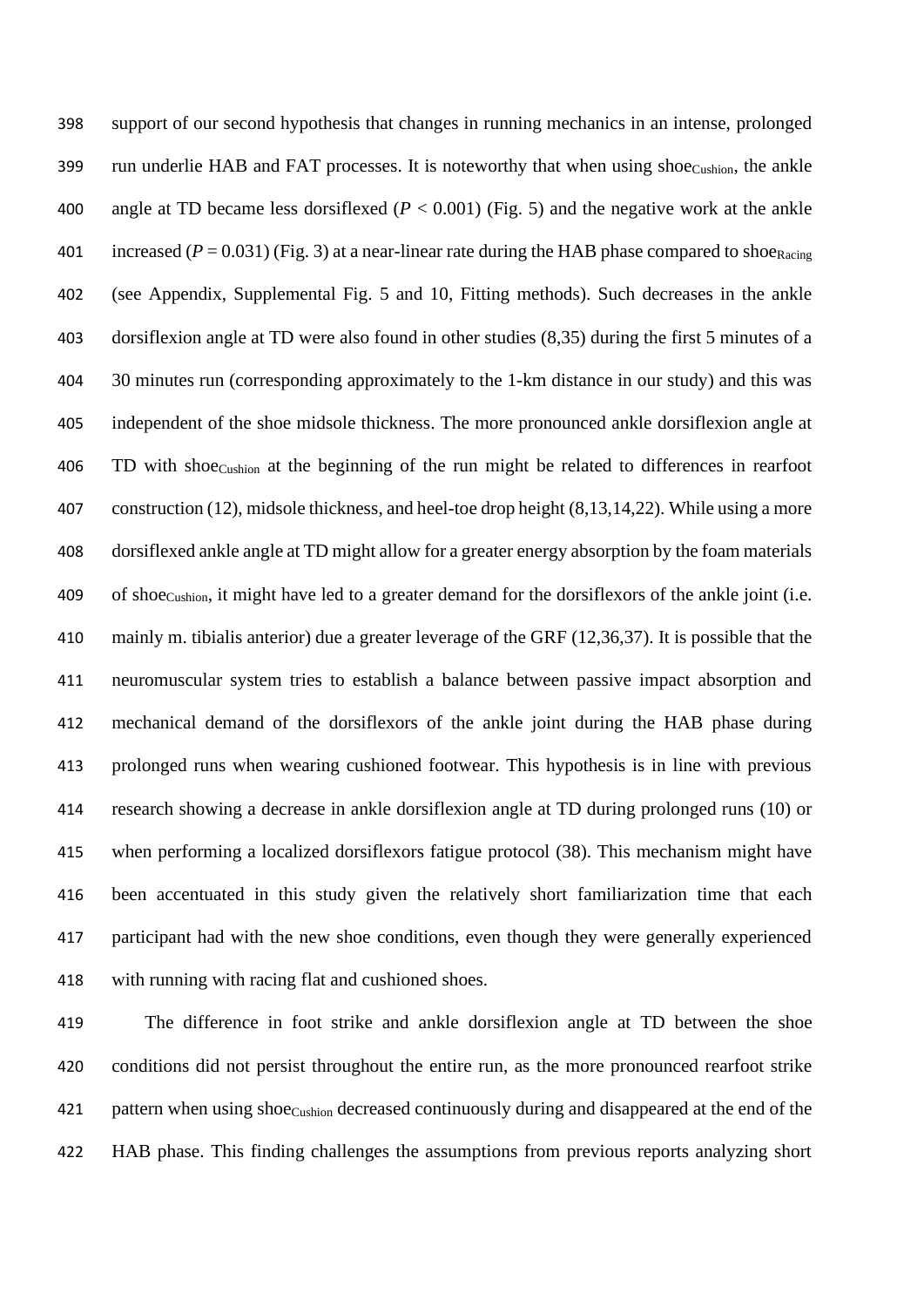bouts of running with previous short habituation to the shoe condition (12–15,32) that foot strike behaviors between more minimalist and more cushioned shoes persist during prolonged running. Since increased heel height can change the working conditions of ankle plantar flexor muscle-tendon-units (12), it might be possible that runners adjusted their foot strike behavior during the HAB phase in order to optimize the economy of power generation.

 Further, habituation effects, regarding foot strike behavior, may be due to long-term habituation effects, for example, habituation to barefoot running may take 8 weeks or longer (39). It is further conceivable that the participants may have been insufficiently accustomed to 431 running on a treadmill (40), or that the materials of the midsole of shoe $_{\text{Cushion}}$  changed their properties throughout the HAB phase due to the repeated cyclic loading. Further, interactions with changes in running mechanics outside the sagittal plane need to be considered (41). In order to better understand the habituation of the neuromuscular system to different kinds of shoes or other external constraints, future studies should consider and control in detail the short- term (warm-up phase before a test run) and longer-term habituation. These studies should also address changes within the biomechanical properties of biological tissues involved in generating propulsion and support. These changes might include, e.g., alterations in tendons and ligaments stiffness or modifications in the contractile elements within muscle-tendon- units. In this context, recent work has identified that the fluid content of ankle plantar flexor muscles undergoes a rapid initial increase followed by a decrease at slower rate during 75 minutes of running (42). Changes in muscle fluid content have been related to the active and passive force generation potentials of muscles (43,44) and should therefore be considered when investigating changes in joint mechanics during prolonged, intense activities.

445 In contrast to the HAB phase, few (shoe<sub>Racing</sub>:  $n = 6$ ; shoe<sub>Cushion</sub>:  $n = 2$ ) of the 20 analyzed 446 parameters changed significantly  $(P < 0.05)$  during the FAT phase (Table 1). During the FAT phase, the foot-TS<sub>TD</sub> and ankle dorsiflexion angle at TD were not different between the shoe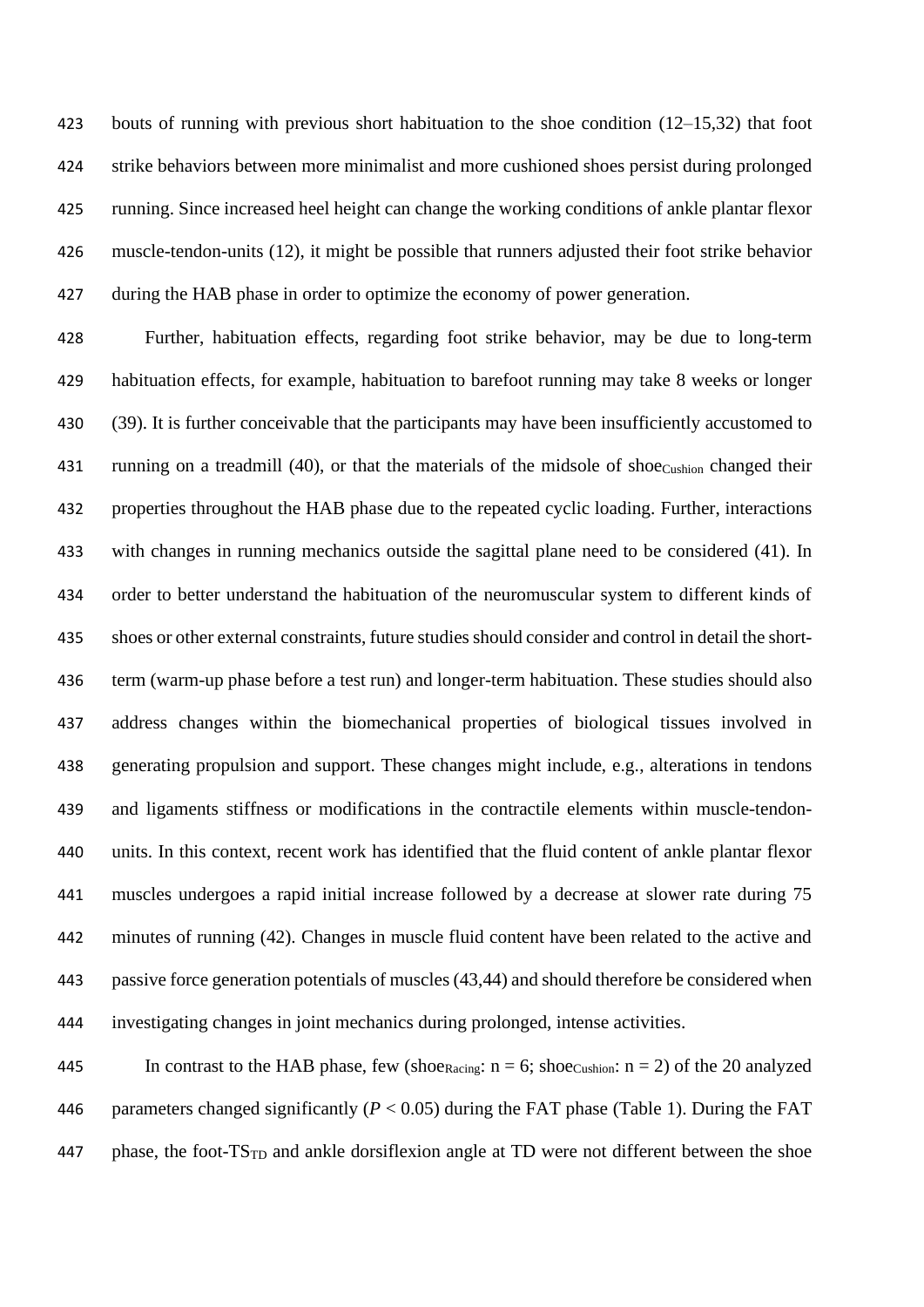conditions (Fig. 5). Furthermore, in the FAT phase, maximal ankle dorsiflexion torques were not different between shoes (Fig. 4). Therefore, we assume that the mechanical demand of 450 plantar flexor muscle-tendon-units was slightly higher in shoe<sub>Racing</sub> only during the HAB phase and similar during the FAT phase, which might partly explain the comparable decline of positive work at the ankle during this phase. In particular, positive work at the ankle decreased at a near-linear rate during the FAT phase (see Appendix, Supplemental Fig. 6, Fitting methods), independent of shoe condition (Table 1). However, it is noticeable that the decrease 455 in positive work at the ankle during the FAT phase was higher for shoe<sub>Racing</sub> compared to 456 shoe<sub>Cushion</sub> (Fig. 3). This finding is similar to the delayed decrease in positive work at the ankle recently described by Cigoja at el. (45) for shoes with higher longitudinal bending stiffness. 458 Since shoe<sub>Cushion</sub> had a higher bending stiffness than shoe<sub>Racing</sub>, we speculate that the difference in bending stiffness might have played a role in this distance specific difference between the shoe conditions.

 While this study provides a clear indication that changes in running biomechanics over prolonged fatiguing runs are not necessarily a linear function of running distance, there is more research needed to understand the mechanisms underlying this phenomenon. Based on the current findings, we can only speculate that the changes during the HAB phase might be due to a harmonization of the runners' neuromuscular system with the running environment, e.g., footwear and surface, and the requirements of the task, e.g., running distance and velocity. In contrast, the more linear changes during the FAT phase could be related to fatigue effects of the involved muscle-tendon-units.

# **LIMITATIONS**

 This study has several limitations. First, the mechanical test to analyze cushioning properties of shoe midsoles was technically limited in the compression velocity of 16 mm⋅s<sup>-1</sup>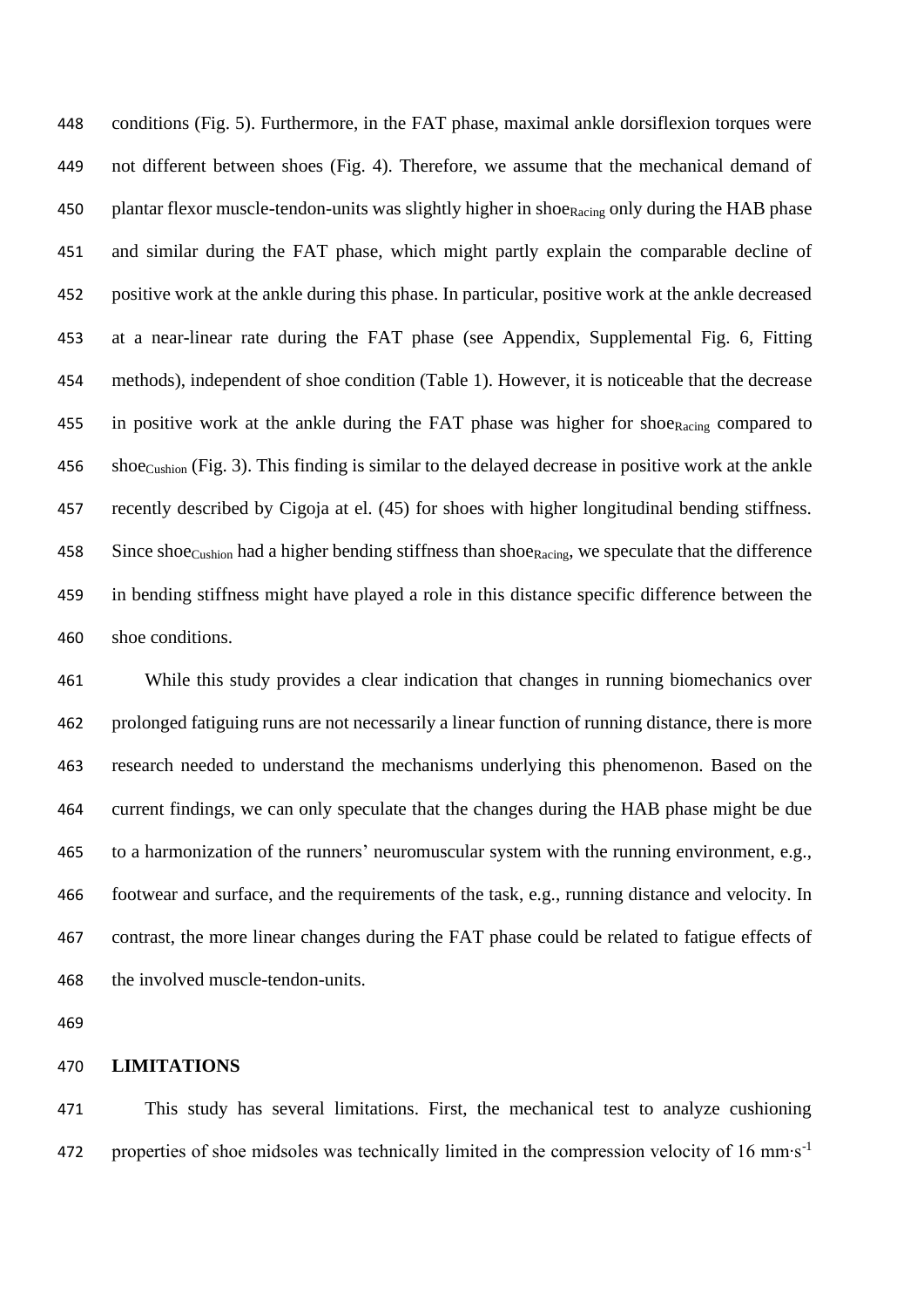due to the limits of our material testing machine (Fig. 1, III). Typical compression velocities are approximately threefold higher during running and could be simulated with other material testing machines (25). The mechanical test was also limited to a one-dimensional actuation of force and allowed a general characterization of midsole mechanical energy storage and return capabilities only in the rearfoot region of the shoe and not over the entire midsole as performed in a previous study (25). Second, we investigated only one type of typical racing flat and cushioned shoe. Third, we attached the reflective markers of the foot to the corresponding position on the shoe, which might not exactly represent the movement of the foot inside the shoe, which may have affected our results. Fourth, we chose an explorative approach by using Fisher's least significant difference correction between the shoe conditions at each of the 13 distances, which has increased the statistical power to identify smaller differences between footwear conditions, but at the same time has increased the risk for a type 1 error. Fifth, the running economy was not directly quantified. Finally, the isometric or isokinetic force capacities of the leg extensors before and after the prolonged fatiguing run were not determined, therefore we can only speculate about potential fatigue effects in these muscle groups.

## **CONCLUSION**

 Our findings demonstrate that a typical racing flat shoe (with less cushioning material and lower longitudinal bending stiffness) and a typical cushioned running shoe do not differ in the fatigue-related redistribution of positive work from distal to proximal joints, despite small differences in the timing of the redistribution between shoes.

 Furthermore, irrespective of the analyzed shoe, the majority of the kinetic and kinematic alterations in the running mechanics occurred in the first 2 km of the 10 km fatiguing run, which might be attributed to the existence of a habituation rather than a fatigue effect,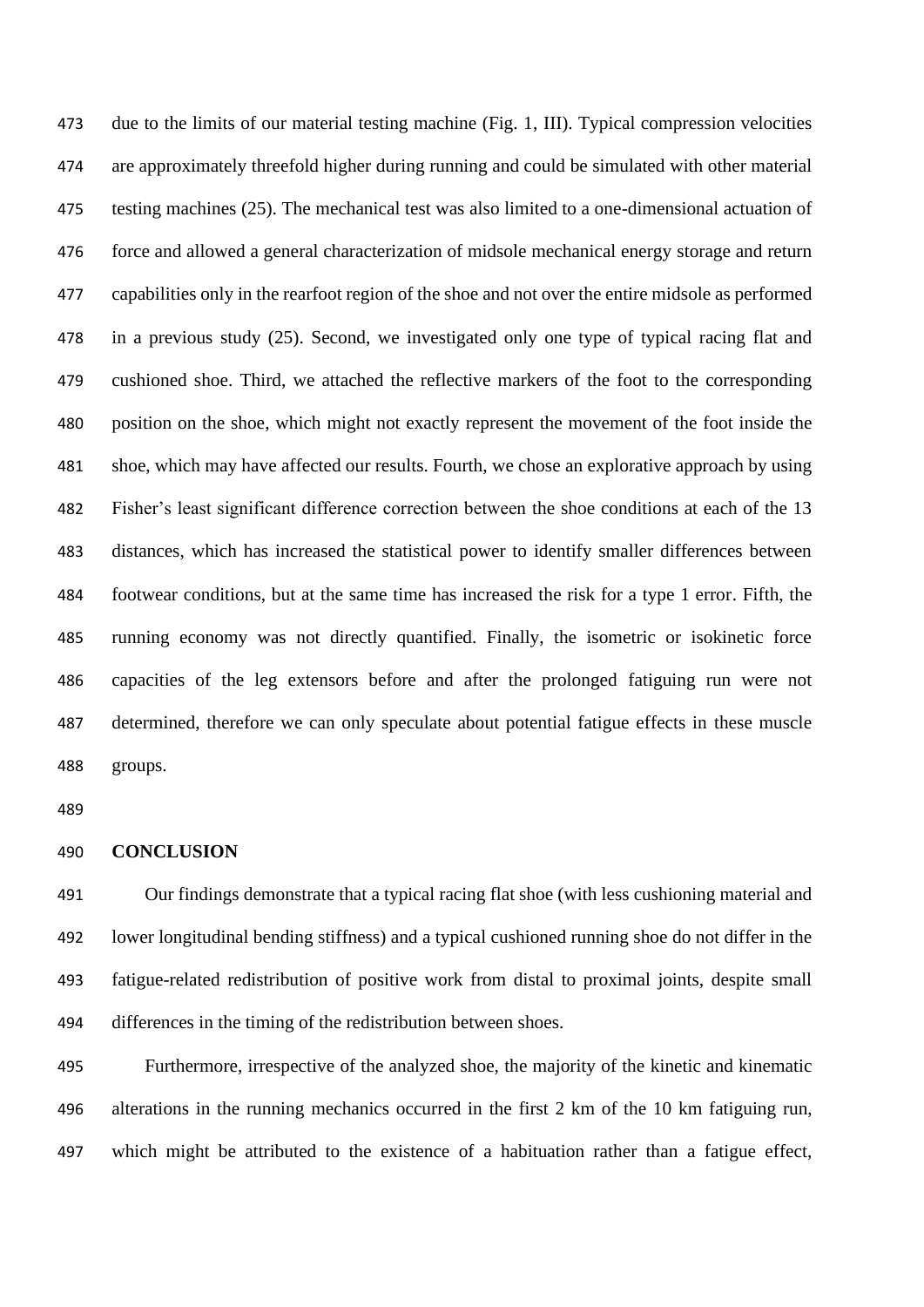indicating a nonlinear response to the running distance. Despite the observed changes in the habituation phase, positive work and maximal ankle dorsiflexion torque decreased continuously between 2 and 10 km of the run, leading to the previously described redistribution of positive work from distal to proximal joints. Overall, these findings improve the knowledge on the role of footwear for fatigue-related alterations in running mechanics during prolonged fatiguing runs.

# **ACKNOWLEDGMENTS**

 The authors thank all participants for their physical efforts. We further thank Hans-Martin Küsel-Feldker for his engineering help and Sandra Friedemann, Marc-David Melchert, David Joachimmeyer, Tim Plöger, and Philipp Schäfers for their assistance during the data acquisition and post-processing phase of the study as well as Sandra Grothe for her graphic realization of figure 1.

## **CONFLICTS OF INTEREST**

514 The manufacturers of shoe<sub>Racing</sub> (Adidas AG; Herzogenaurach, Germany) and shoe<sub>Cushion</sub> (Brooks Sports Inc., Seattle, Washington, USA) were not involved in the study design or the collection, analysis, or interpretation of data. Authors S.W. and G.P.B. received funding from Brooks Running Inc., Seattle, WA, to perform work not related to this study. There are no other conflicts of interest to declare. The results of the present study are presented clearly, honestly, and without fabrication, falsification, or inappropriate data manipulation. The results of this study do not constitute an endorsement by the American College of Sports Medicine.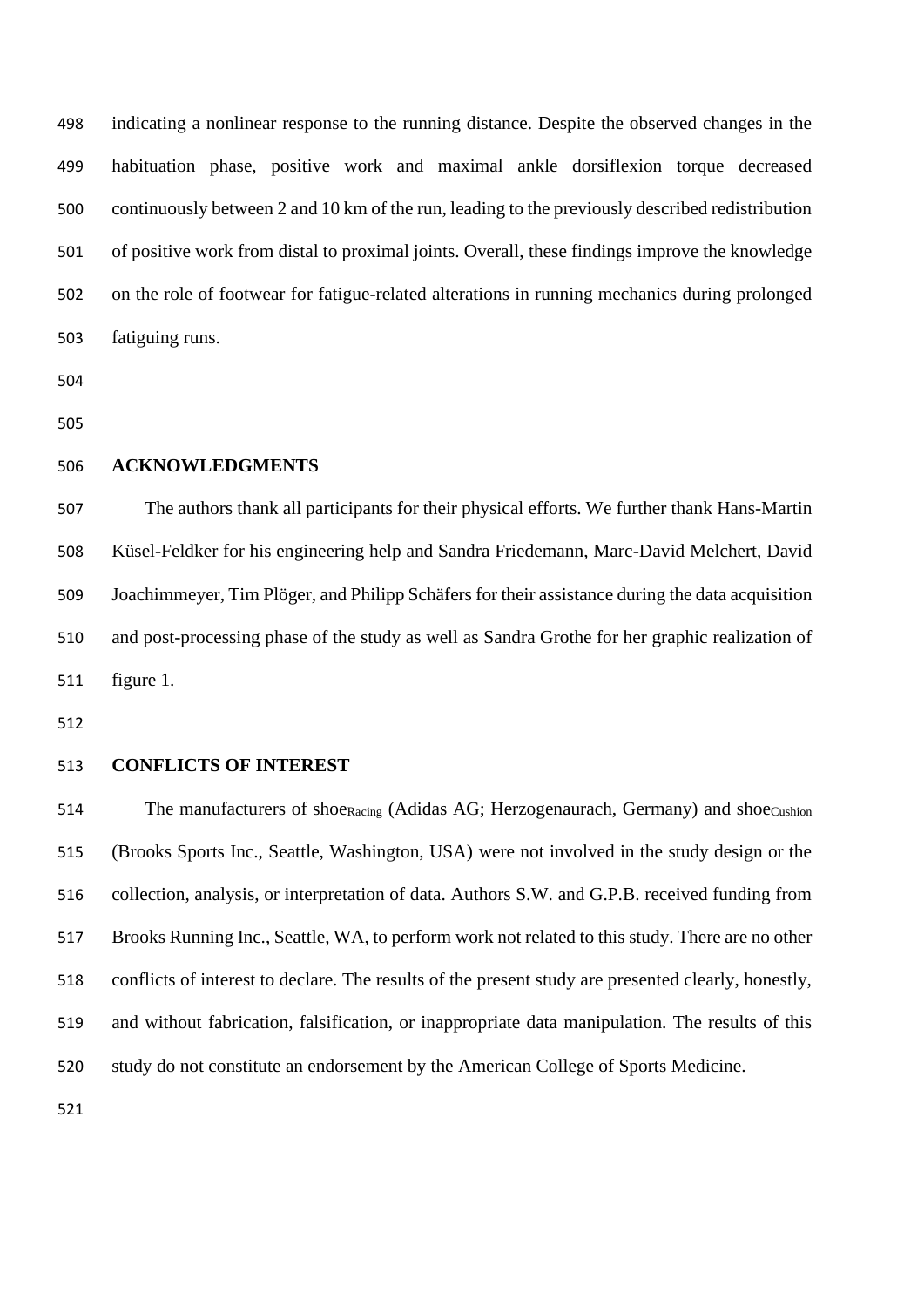## **References**

- 1. Saunders PU, Pyne DB, Telford RD, Hawley JA. Factors affecting running economy in
- trained distance runners. Sports Med. 2004;34(7):465–85. doi:10.2165/00007256-

200434070-00005 Cited in: PubMed; PMID 15233599.

- 2. Kyröläinen H, Pullinen T, Candau R, Avela J, Huttunen P, Komi PV. Effects of
- marathon running on running economy and kinematics. Eur J Appl Physiol.

2000;82(4):297–304. doi:10.1007/s004210000219 Cited in: PubMed; PMID 10958372.

- 3. Rabita G, Slawinski J, Girard O, Bignet F, Hausswirth C. Spring-mass behavior during exhaustive run at constant velocity in elite triathletes. Med Sci Sports Exerc.
- 2011;43(4):685–92. doi:10.1249/MSS.0b013e3181fb3793 Cited in: PubMed; PMID 20881886.
- 4. Dutto DJ, Smith GA. Changes in spring-mass characteristics during treadmill running to exhaustion. Med Sci Sports Exerc. 2002;34(8):1324–31. doi:10.1097/00005768-

200208000-00014 Cited in: PubMed; PMID 12165688.

- 5. Derrick TR, Dereu D, McLean SP. Impacts and kinematic adjustments during an
- exhaustive run. Med Sci Sports Exerc. 2002;34(6):998–1002. doi:10.1097/00005768-

200206000-00015 Cited in: PubMed; PMID 12048328.

 6. Sanno M, Willwacher S, Epro G, Brüggemann G-P. Positive work contribution shifts from distal to proximal joints during a prolonged run. Med Sci Sports Exerc.

- 2018;50(12):2507–17. doi:10.1249/MSS.0000000000001707 Cited in: PubMed; PMID 30169401.
- 7. Brüggemann G-P. Influence of fatigue on lower extermity function. In: Abrantes J,
- editor. 14. International Symposium on Biomechanics in Sports. Funchal Madeira -

Portugal; 1996.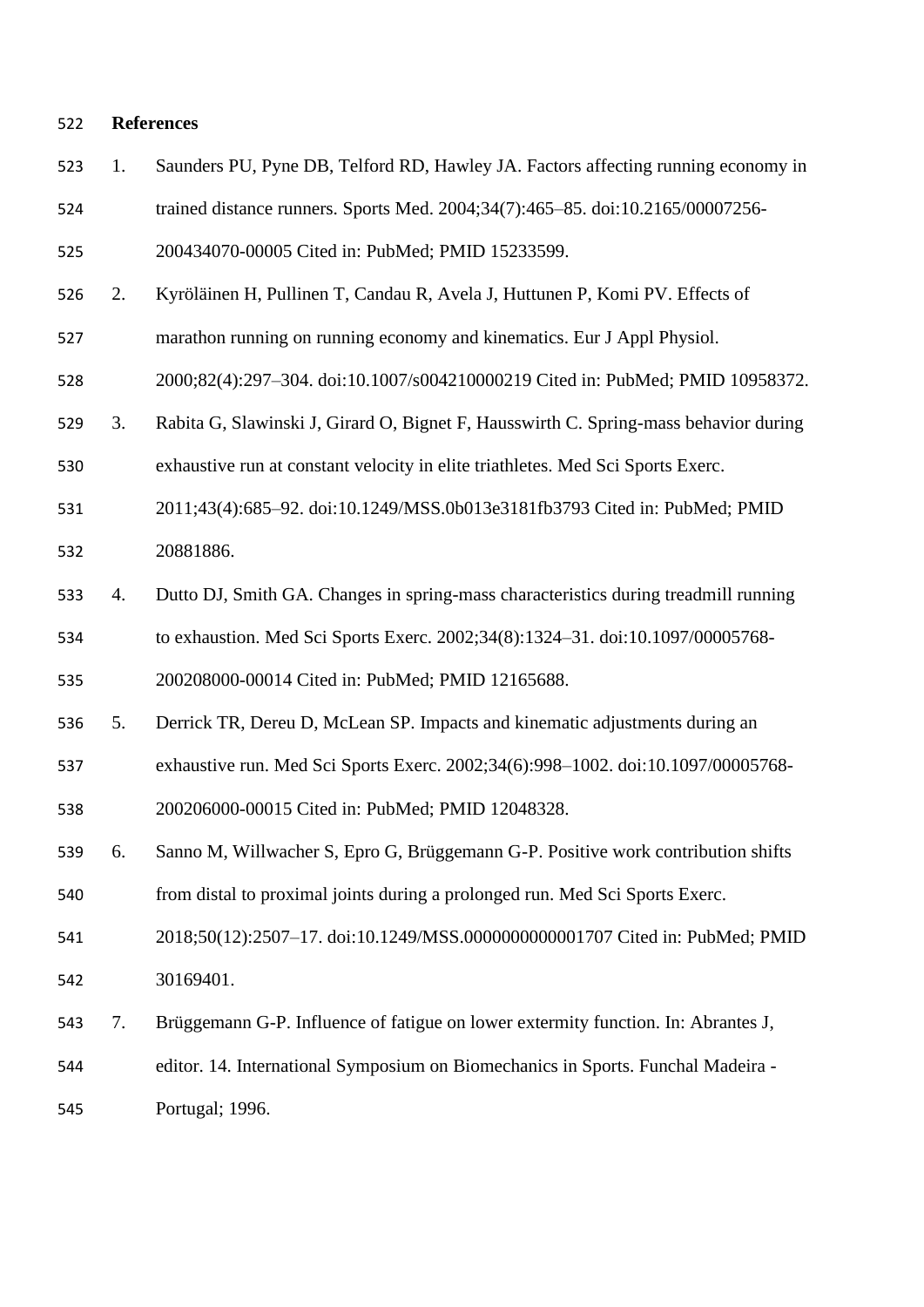8. TenBroek TM, Rodrigues PA, Frederick EC, Hamill J. Midsole thickness affects running patterns in habitual rearfoot strikers during a sustained run. J Appl Biomech. 2014;30(4):521–8. doi:10.1123/jab.2012-0224 Cited in: PubMed; PMID 24615336.

- 9. Enoka RM, Duchateau J. Muscle fatigue: what, why and how it influences muscle
- function. J Physiol. 2008;586(1):11–23. doi:10.1113/jphysiol.2007.139477 Cited in: PubMed; PMID 17702815.
- 10. Weir G, Jewell C, Wyatt H, Trudeau MB, Rohr E, Brüggemann G-P, Hamill J. The influence of prolonged running and footwear on lower extremity biomechanics.

Footwear Science. 2018;5(2):1–11. doi:10.1080/19424280.2018.1539127

- 11. Roy J-PR, Stefanyshyn DJ. Shoe midsole longitudinal bending stiffness and running
- economy, joint energy, and EMG. Med Sci Sports Exerc. 2006;38(3):562–9.

doi:10.1249/01.mss.0000193562.22001.e8 Cited in: PubMed; PMID 16540846.

- 12. Willwacher S, Potthast W, Konrad M, Brüggemann G-P. Effect of Heel Construction
- on Muscular Control Potential of the Ankle Joint in Running. J Appl Biomech.

2013;29(6):740–8. doi:10.1123/jab.29.6.740

- 13. Fuller JT, Buckley JD, Tsiros MD, Brown NAT, Thewlis D. Redistribution of
- Mechanical Work at the Knee and Ankle Joints During Fast Running in Minimalist
- Shoes. J Athl Train. 2016;51(10):806–12. doi:10.4085/1062-6050-51.12.05 Cited in:
- PubMed; PMID 27834504.
- 14. Squadrone R, Rodano R, Hamill J, Preatoni E. Acute effect of different minimalist
- shoes on foot strike pattern and kinematics in rearfoot strikers during running. J Sports
- Sci. 2015;33(11):1196–204. doi:10.1080/02640414.2014.989534 Cited in: PubMed;
- PMID 25529114.
- 15. Goss DL, Lewek M, Yu B, Ware WB, Teyhen DS, Gross MT. Lower Extremity
- Biomechanics and Self-Reported Foot-Strike Patterns Among Runners in Traditional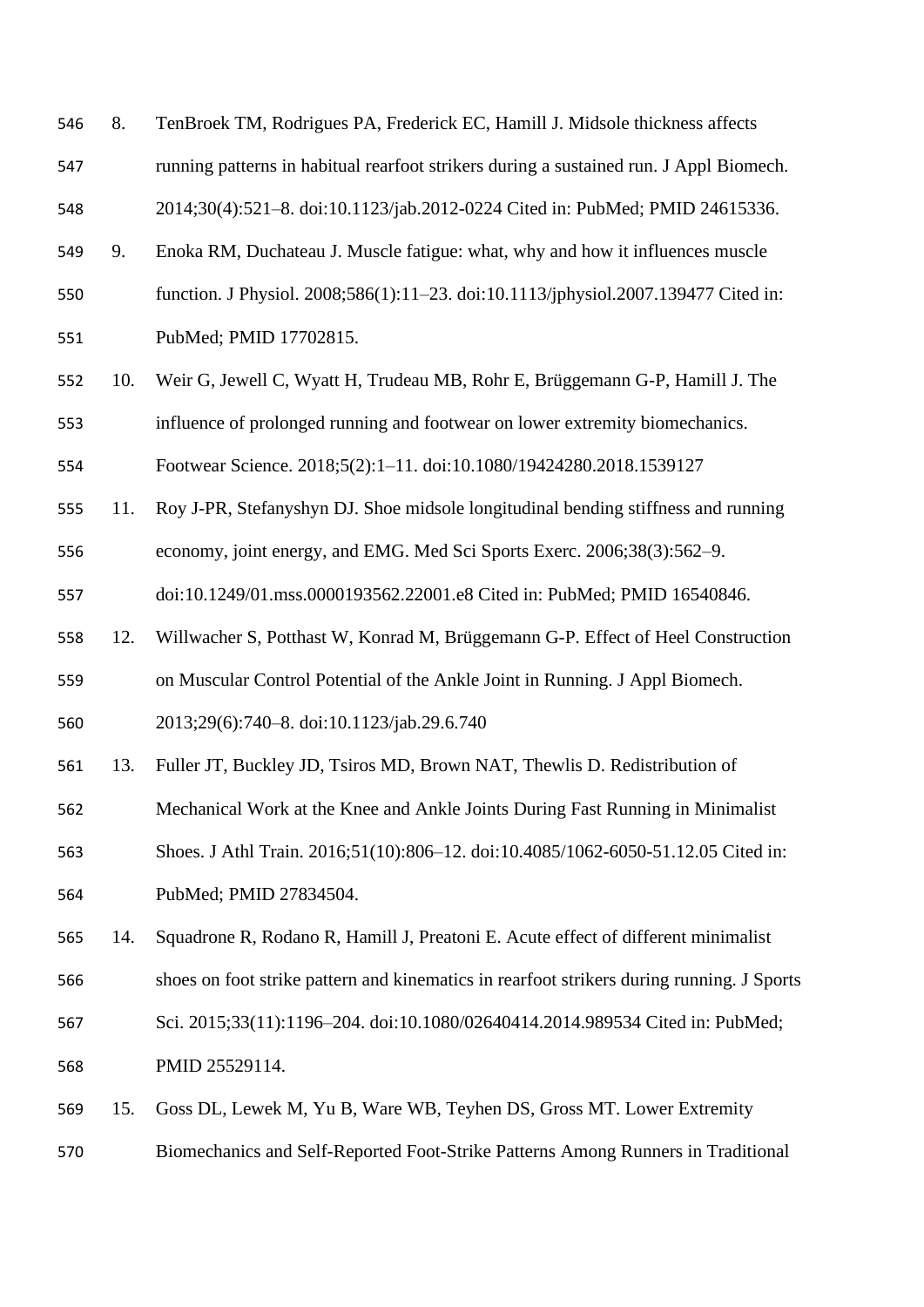- and Minimalist Shoes. J Athl Train. 2015. doi:10.4085/1062-6050-49.6.06 Cited in: PubMed; PMID 25695854.
- 16. Frederick EC. Kinematically mediated effects of sport shoe design: A review. J Sports Sci. 1986;4(3):169–84. doi:10.1080/02640418608732116 Cited in: PubMed; PMID 3586110.
- 17. Sinclair J, Richards J, Shore H. Effects of minimalist and maximalist footwear on Achilles tendon load in recreational runners. J Comp Exer Physiol. 2015;11(4):239–44. doi:10.3920/CEP150024
- 18. Paquette MR, Zhang S, Baumgartner LD. Acute effects of barefoot, minimal shoes and running shoes on lower limb mechanics in rear and forefoot strike runners. Footwear
- Science. 2013;5(1):9–18. doi:10.1080/19424280.2012.692724
- 19. Firminger CR, Edwards WB. The influence of minimalist footwear and stride length reduction on lower-extremity running mechanics and cumulative loading. J Sci Med Sport. 2016;19(12):975–9. doi:10.1016/j.jsams.2016.03.003 Cited in: PubMed; PMID 27107980.
- 20. Esculier J-F, Dubois B, Dionne CE, Leblond J, Roy J-S. A consensus definition and
- rating scale for minimalist shoes. J Foot Ankle Res. 2015;842. doi:10.1186/s13047-
- 015-0094-5 Cited in: PubMed; PMID 26300981.
- 21. Reinschmidt C, Nigg BM. Current issues in the design of running and court shoes.
- Sportverletz Sportschaden. 2000;14(3):71–81. Cited in: PubMed; PMID 11081243.
- 22. Hoitz F, Mohr M, Asmussen M, Lam W-K, Nigg S, Nigg B. The effects of
- systematically altered footwear features on biomechanics, injury, performance, and
- preference in runners of different skill level: a systematic review. Footwear Science.
- 2020;1–23. doi:10.1080/19424280.2020.1773936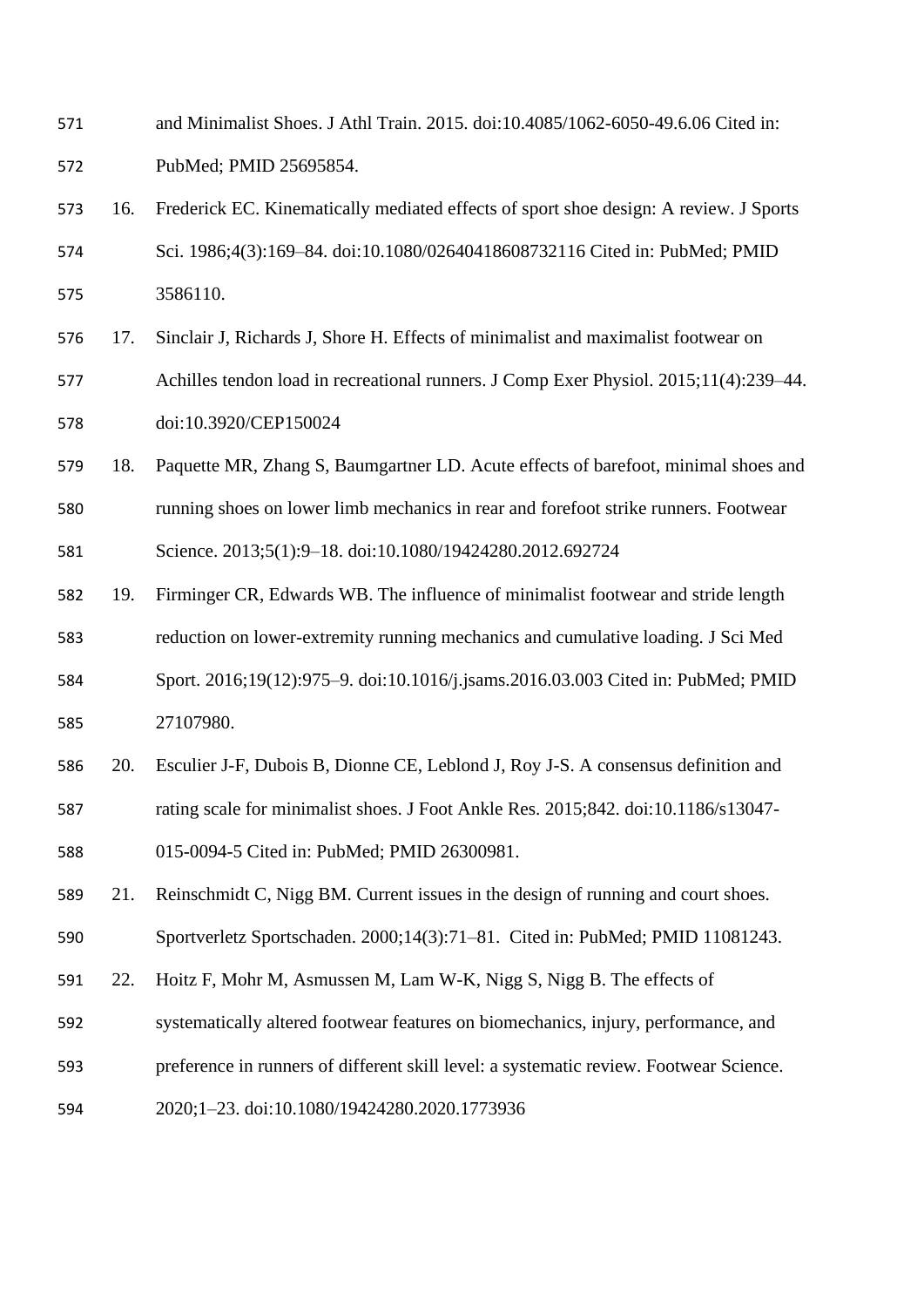- 23. Willwacher S. Running Shoes: Injury Protection and Performance Enhancement. In: Handbook of Human Motion. Cham: Springer International Publishing; 2018. p. 1613– 28. (vol. 432).
- 24. Fuller JT, Bellenger CR, Thewlis D, Tsiros MD, Buckley JD. The effect of footwear on running performance and running economy in distance runners. Sports Med.
- 2015;45(3):411–22. doi:10.1007/s40279-014-0283-6 Cited in: PubMed; PMID 25404508.
- 25. Hoogkamer W, Kipp S, Frank JH, Farina EM, Luo G, Kram R. A Comparison of the
- Energetic Cost of Running in Marathon Racing Shoes. Sports Med. 2018;48(4).
- doi:10.1007/s40279-017-0811-2 Cited in: PubMed; PMID 29143929.
- 26. Hoogkamer W, Kipp S, Kram R. The Biomechanics of Competitive Male Runners in
- Three Marathon Racing Shoes: A Randomized Crossover Study. Sports Med.
- 2019;(49):133–43. doi:10.1007/s40279-018-1024-z Cited in: PubMed; PMID
- 30460454.
- 27. Mai P, Willwacher S. Effects of low-pass filter combinations on lower extremity joint moments in distance running. J Biomech. 2019;95109311.
- doi:10.1016/j.jbiomech.2019.08.005 Cited in: PubMed; PMID 31451201.
- 28. Willwacher S, Kurz M, Menne C, Schrödter E, Brüggemann G-P. Biomechanical
- response to altered footwear longitudinal bending stiffness in the early acceleration
- phase of sprinting. Footwear Science. 2016;8(2):99–108.
- doi:10.1080/19424280.2016.1144653
- 29. Stefanyshyn DJ, Nigg BM, Stefanyshyn DJ, Nigg BM. Mechanical energy contribution
- of the metatarsophalangeal joint to running and sprinting. J Biomech. 1997;30(11-
- 12):1081–5. doi:10.1016/s0021-9290(97)00081-x Cited in: PubMed; PMID 9456374.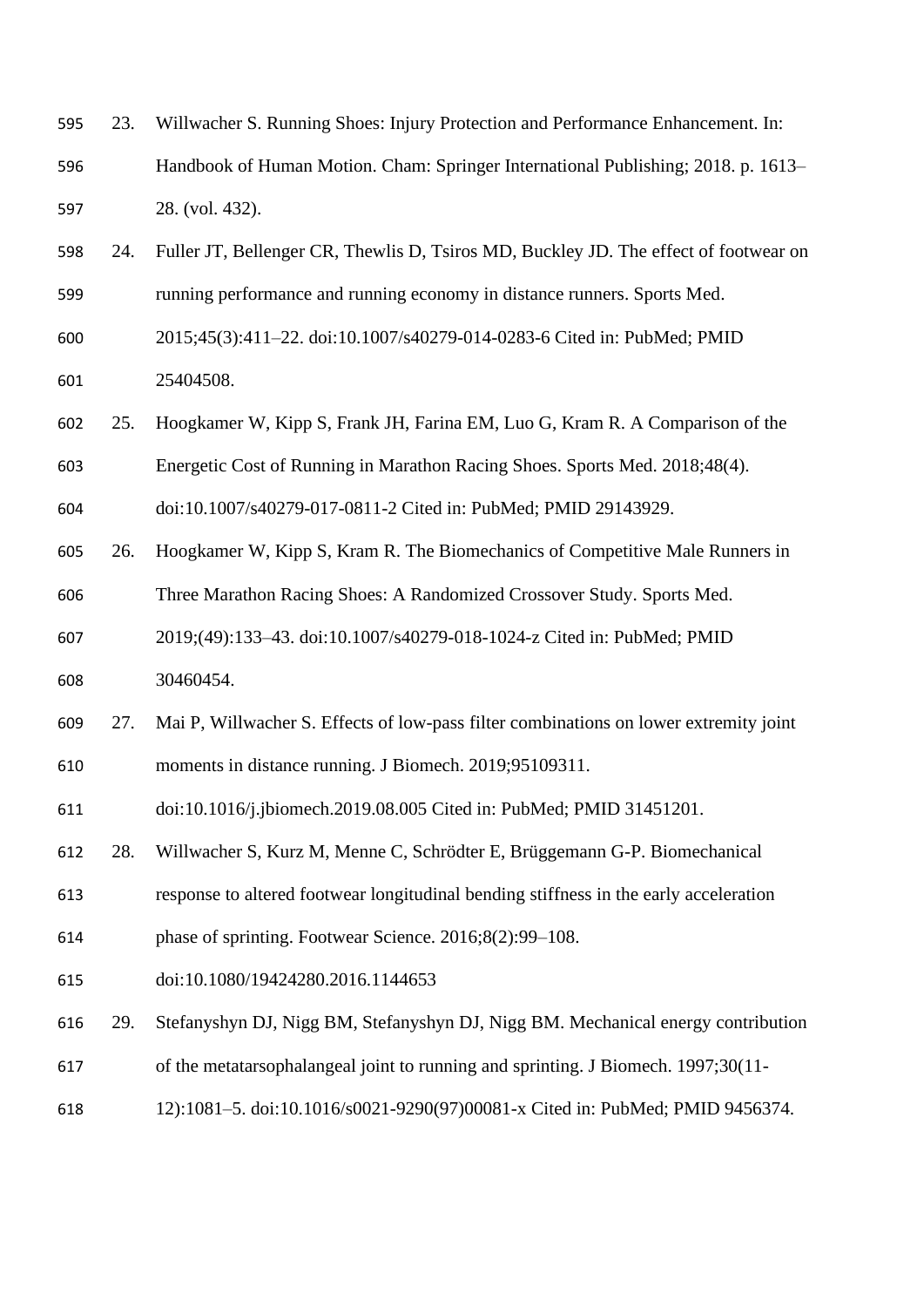30. Borg G. Psychophysical bases of perceived exertion. Med Sci Sports Exerc.

1982;14(5):377–81.

- 31. Cohen J. Statistical power analysis for the behavioral sciences. 2nd ed. Hillsdale, New Jersey: Lawrence Erlbaum Associates Inc; 1988. p. 40, 286–7.
- 32. Cigoja S, Firminger CR, Asmussen MJ, Fletcher JR, Edwards WB, Nigg BM. Does
- increased midsole bending stiffness of sport shoes redistribute lower limb joint work
- during running? J Sci Med Sport. 2019;22(11):1272–7.
- doi:10.1016/j.jsams.2019.06.015 Cited in: PubMed; PMID 31272917.
- 33. Schache AG, Blanch PD, Dorn TW, Brown NAT, Rosemond D, Pandy MG. Effect of
- running speed on lower limb joint kinetics. Med Sci Sports Exerc. 2011;43(7):1260–71.

doi:10.1249/MSS.0b013e3182084929 Cited in: PubMed; PMID 21131859.

 34. Zelik KE, Honert EC. Ankle and foot power in gait analysis: Implications for science, technology and clinical assessment. J Biomech. 2018;751–12.

doi:10.1016/j.jbiomech.2018.04.017 Cited in: PubMed; PMID 29724536.

- 35. TenBroek TM, Rodrigues P, Frederick EC, Hamill J. Effects of unknown footwear
- midsole thickness on running kinematics within the initial six minutes of running.

Footwear Science. 2013;5(1):27–37. doi:10.1080/19424280.2012.744360

- 36. Willwacher S, Regniet L, Fischer KM, Oberländer KD, Brüggemann G-P. The effect of
- shoes, surface conditions and sex on leg geometry at touchdown in habitually shod

runners. Footwear Science. 2014;6(3):129–38. doi:10.1080/19424280.2014.896952

- 37. Willwacher S, Fischer KM, Rohr E, Trudeau MB, Hamill J, Brüggemann G-P. Surface
- Stiffness and Footwear Affect the Loading Stimulus for Lower Extremity Muscles
- When Running. J Strength Cond Res. 2020. doi:10.1519/JSC.0000000000003410 Cited

in: PubMed; PMID 32028460.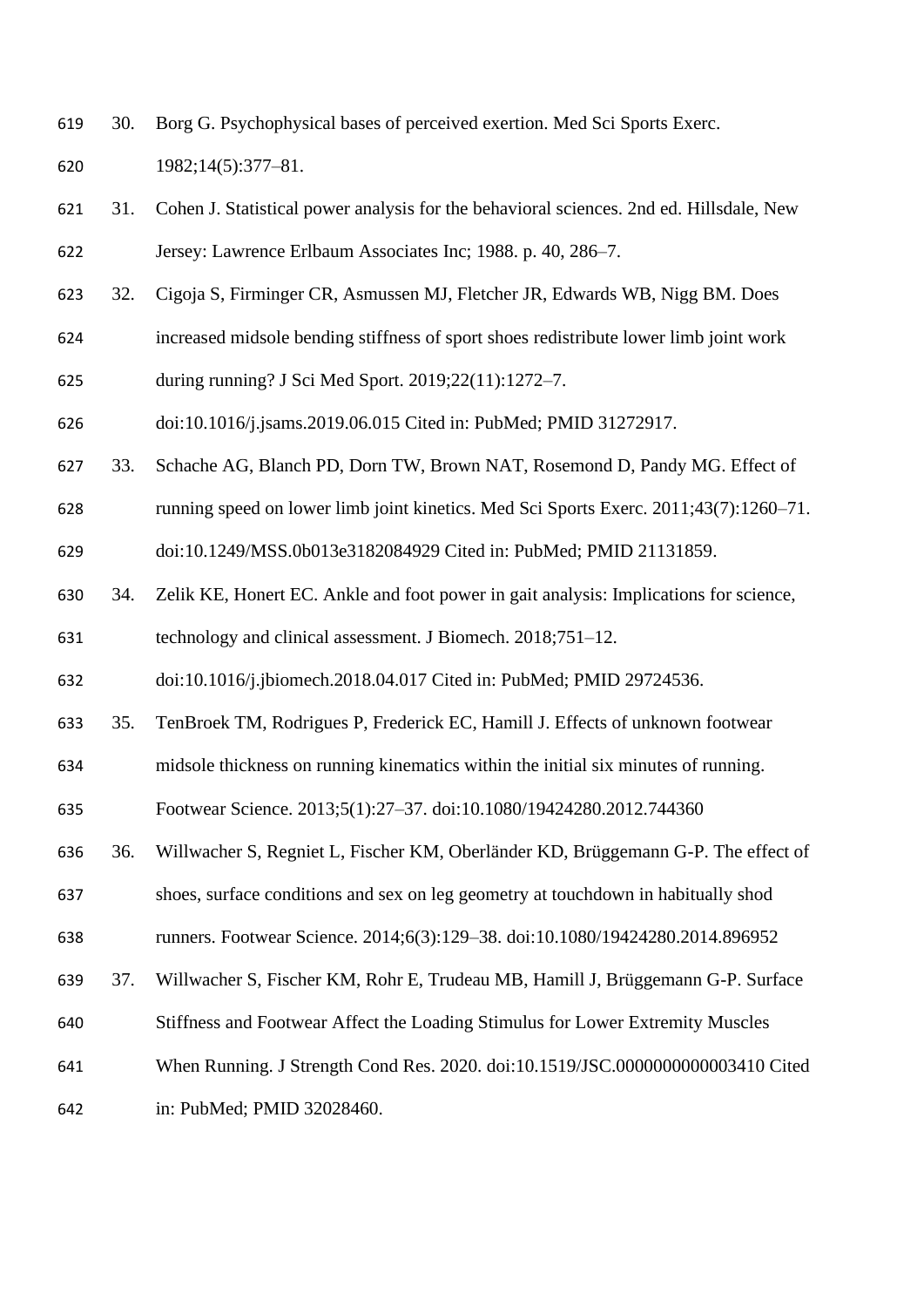| 643 | 38. Christina KA, White SC, Gilchrist LA. Effect of localized muscle fatigue on vertical |
|-----|------------------------------------------------------------------------------------------|
| 644 | ground reaction forces and ankle joint motion during running. Hum Mov Sci.               |

2001;20(3):257–76. Cited in: PubMed; PMID 11517672.

- 39. Hollander K, Liebl D, Meining S, Mattes K, Willwacher S, Zech A. Adaptation of
- Running Biomechanics to Repeated Barefoot Running: A Randomized Controlled
- Study. Am J Sports Med. 2019;47(8):1975–83. doi:10.1177/0363546519849920 Cited
- in: PubMed; PMID 31166116.
- 40. Nigg BM, De Boer, R W, Fisher V. A kinematic comparison of overground and
- treadmill running. Med Sci Sports Exerc. 1995;27(1):98–105. Cited in: PubMed; PMID 7898346.
- 41. Willwacher S, Sanno M, Brüggemann G-P. Fatigue matters: An intense 10 km run
- alters frontal and transverse plane joint kinematics in competitive and recreational adult
- runners. Gait Posture. 2020;76277–83. doi:10.1016/j.gaitpost.2019.11.016 Cited in:
- PubMed; PMID 31884254.
- 42. Willwacher S, Sleboda DA, Mählich D, Brüggemann G-P, Roberts TJ, Bratke G. The
- time course of calf muscle fluid volume during prolonged running. Physiol Rep.
- 2020;8(9):e14414. doi:10.14814/phy2.14414 Cited in: PubMed; PMID 32378332.
- 43. Sleboda DA, Roberts TJ. Incompressible fluid plays a mechanical role in the
- development of passive muscle tension. Biol Lett. 2017;13(1).
- doi:10.1098/rsbl.2016.0630 Cited in: PubMed; PMID 28123108.
- 44. Sleboda DA, Roberts TJ. Internal fluid pressure influences muscle contractile force.
- Proc Natl Acad Sci U S A. 2020;117(3):1772–8. doi:10.1073/pnas.1914433117 Cited
- in: PubMed; PMID 31879350.
- 45. Cigoja S, Fletcher JR, Nigg BM. Can increased midsole bending stiffness of sport
- shoes delay the onset of lower limb joint work redistribution during a prolonged run?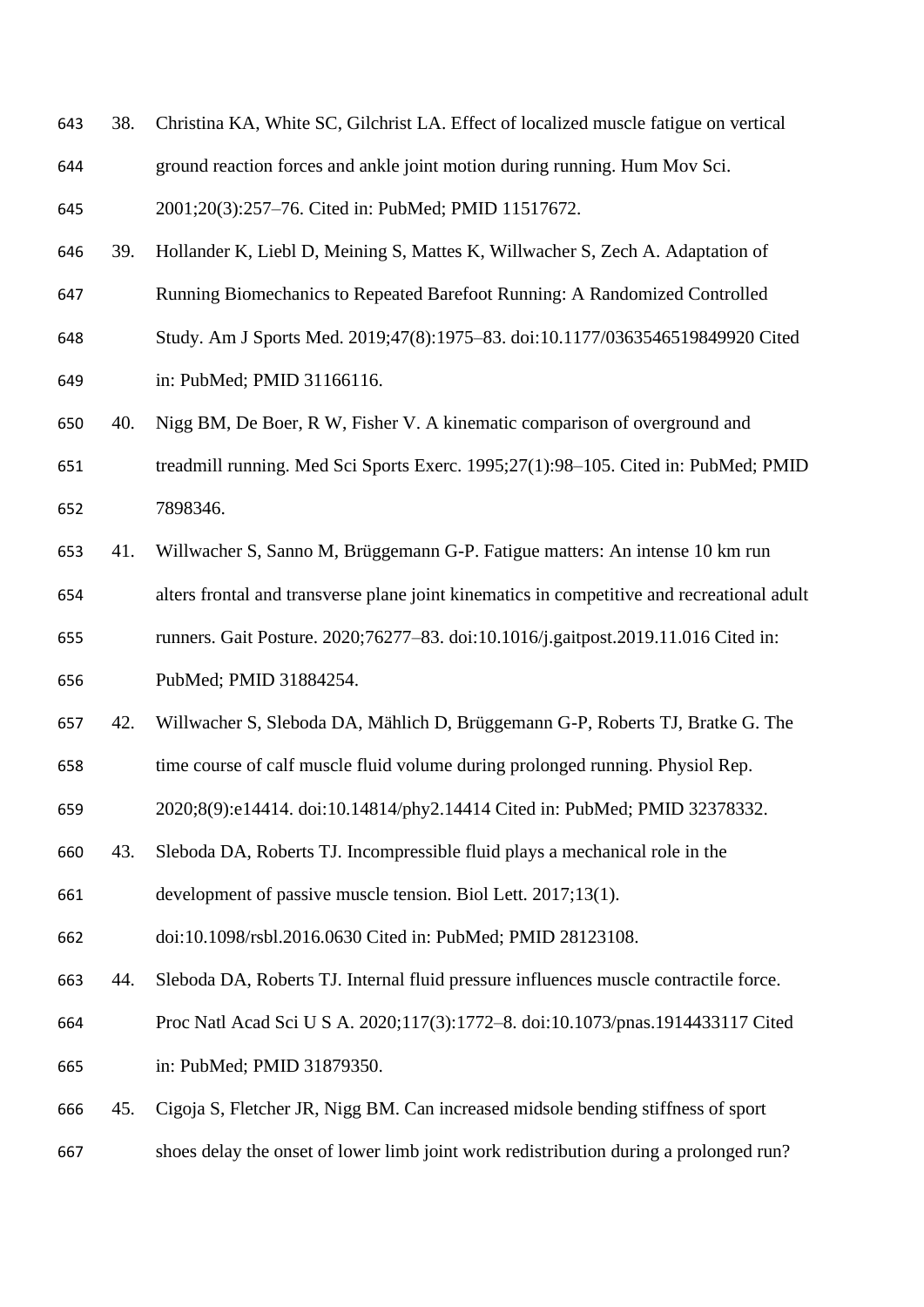| 668 | Conference: International Society of Biomechanics in Sports 2020, At Liverpool, |
|-----|---------------------------------------------------------------------------------|
| 669 | United Kingdom. 2020.                                                           |
| 670 |                                                                                 |
| 671 |                                                                                 |
| 672 |                                                                                 |
| 673 |                                                                                 |
| 674 |                                                                                 |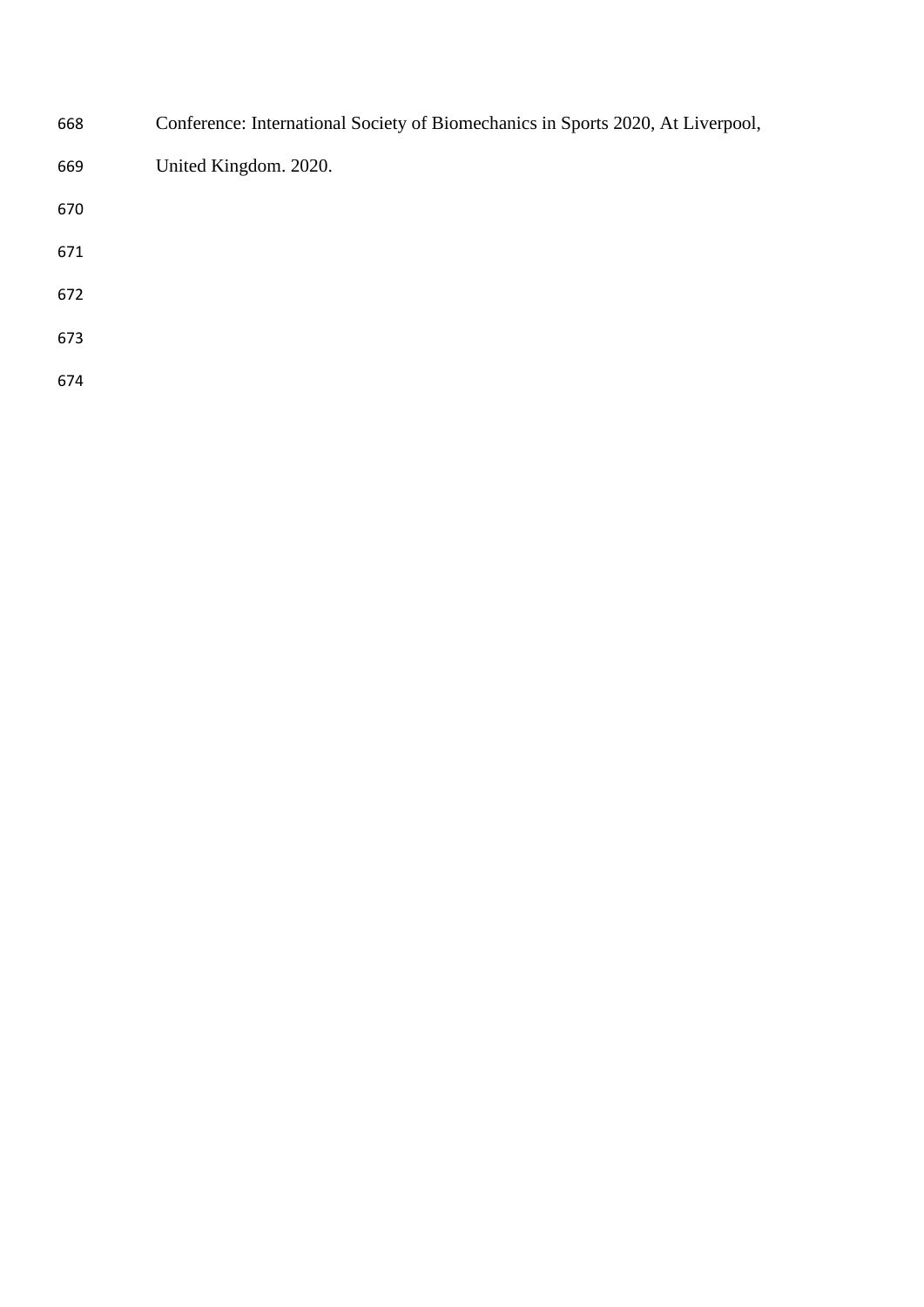## **FIGURE AND TABLE LEGENDS**

**FIG.** 1: Footwear conditions (I): 'Adizero Pro 4' (ShoeRacing) and Glycerin 10' (ShoeCushion). Schematic illustration of the testing method (II) to quantify longitudinal bending properties of the running shoes. The shoes were mounted in a material testing machine (Z020; Zwick GmbH & Co.KG, Ulm, Germany) on a rearfoot shoe last, which was fixed on a moving apparatus (low-friction ball bearing sledge) to give the freedom to bend where its sole construction allows it to. The illustration presents the unloaded situation (gray) and the maximal bending situation (white) due to the vertical displacement (50 mm) of the load cell as well as the corresponding 683 vertical force at maximal vertical displacement ( $\text{Force}_{MVD}$ ) to bend the forefoot and midfoot part of the shoe as well as the bending stiffness for both analyzed shoes. Schematic illustration of the simple mechanical test (III) which was performed in a material testing machine (Z020; Zwick GmbH & Co.KG, Ulm, Germany) to evaluate midsole material properties (energy storage and return) by compressing the rearfoot midsole in vertical direction with 2000 N at a 688 constant compression velocity of  $16 \text{ mm} \cdot \text{s}^{-1}$ .

 **TABLE 1:** Main effects of a two-factor repeated-measures ANOVA (*P*-values) with two within-subjects factors (shoe condition and running distance) as well as the interaction effect between both factors for spatiotemporal parameters, maximal (max) joint angles, joint angles at foot touch-down (TD) and toe-off (TO), angle between the foot and the treadmill surface at 694 touch-down (foot- $TS_{TD}$ ), maximal external joint torques, and positive (pos) and negative (neg) 695 joint work. The partial eta squared  $(\eta_p^2)$  values are presented as normalized effect sizes. The last two columns show the pairwise comparisons (*P*-values) of 0 km and 2 km as well as 2 km and 10 km of 10-km treadmill run with near-maximal effort for the shoes, 'Adizero Pro 4' (Racing) and 'Glycerin 10' (Cushion). All significant differences (*P* < 0.05) are represented by bold printed *P*-values.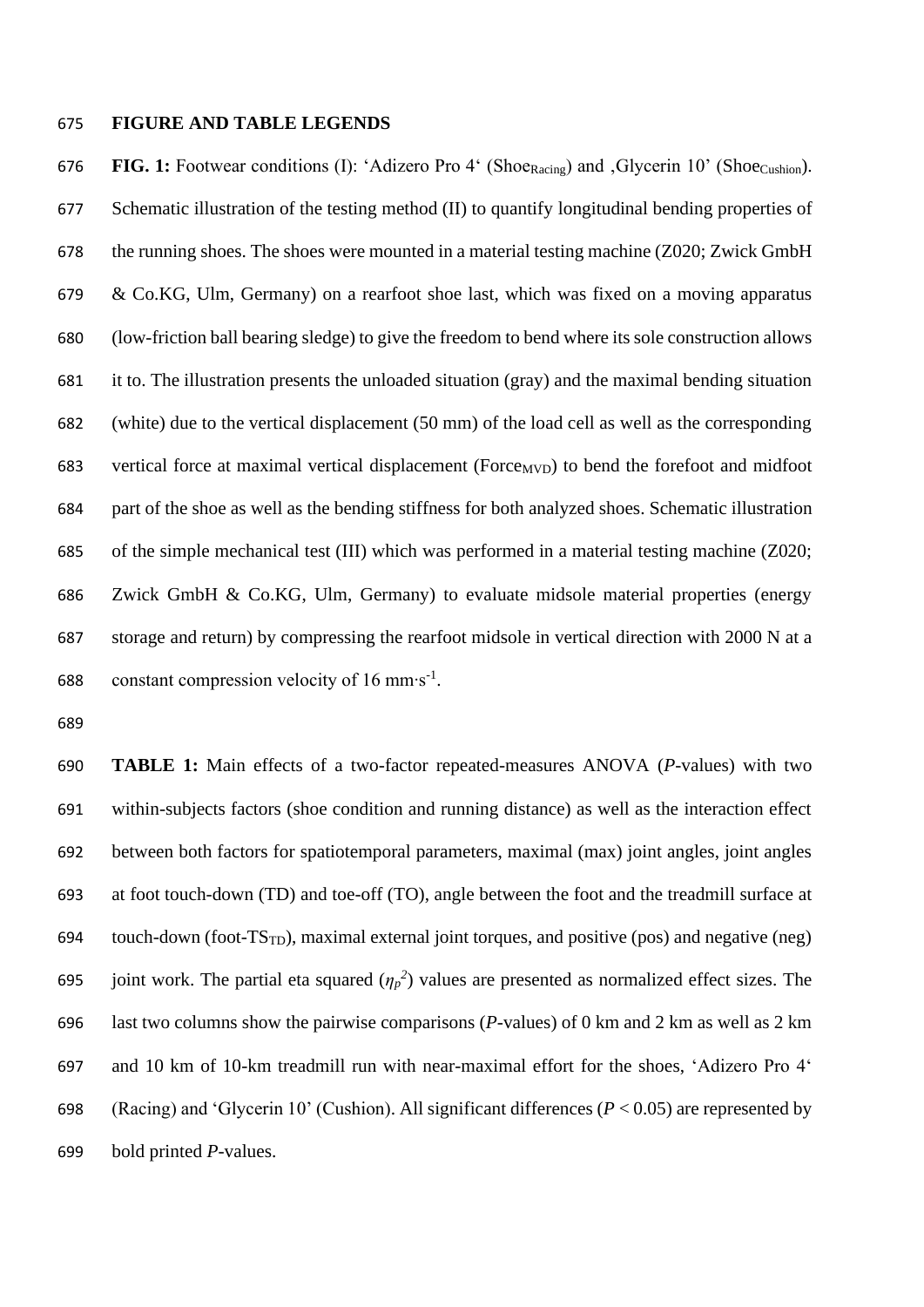700

701 **FIG. 2:** Relative negative and positive work (mean ± standard deviation) at the ankle (triangle), 702 knee (circle), and hip (square) joint in both shoe conditions (left: shoe<sub>Racing</sub>; right: shoe<sub>Cushion</sub>) 703 throughout the 10-km treadmill run with near-maximal effort. The first distance interval  $(0 - 2)$ 704 km) was selected to assess potential habituation effects (grey area) and the second distance 705 interval  $(2 - 10 \text{ km})$  to demonstrate fatiguing processes. Significant differences between 0 km 706 and 2 km as well as 2 km and 10 km are represented by  $*P < 0.05$ ,  $*P < 0.01$ , and  $**P <$ 707 0.001, respectively.

708

709 **FIG. 3:** Mean changes in negative and positive joint work during the habituation phase (HAB; 710 corresponds to the distance of  $0 - 2$  km) and the fatigue phase (FAT; corresponds to the distance 711 of  $2 - 10$  km) for shoe<sub>Racing</sub> and shoe<sub>Cushion</sub>. All significant changes are represented by  $*P < 0.05$ , 712 \*\**P* < 0.01, and \*\*\**P* < 0.001, respectively.

713

714 **FIG. 4:** Maximum external torques (mean ± standard deviation) at the ankle, knee, and hip 715 joint throughout the 10-km treadmill run with near-maximal effort in both shoe conditions ( $\blacksquare$ 716 shoe<sub>Racing</sub>: racing flat shoe; ○ shoe<sub>Cushion</sub>: cushioned running shoe). The first distance interval 717  $(0 - 2)$  km was selected to assess potential habituation effects (grey area) and the second 718 distance interval (2 – 10 km) to demonstrate fatiguing processes. Significant differences 719 between 0 km and 2 km as well as 2 km and 10 km are represented by  $*P < 0.05$ ,  $**P < 0.01$ , 720 and \*\*\**P* < 0.001 for shoe<sub>Racing</sub> as well as  $^{1}P$  < 0.05, and  $^{1}P$  < 0.01 for shoe<sub>Cushion</sub>, respectively. 721 A significant  $(P < 0.05)$  shoe difference for the maximum external torque of ankle was found 722 for the 0.2-km distance and is represented by *S*. Further results of pairwise comparisons 723 between shoes can be found in the Appendix (Supplemental Table 4, Pairwise comparisons 724 between shoes).